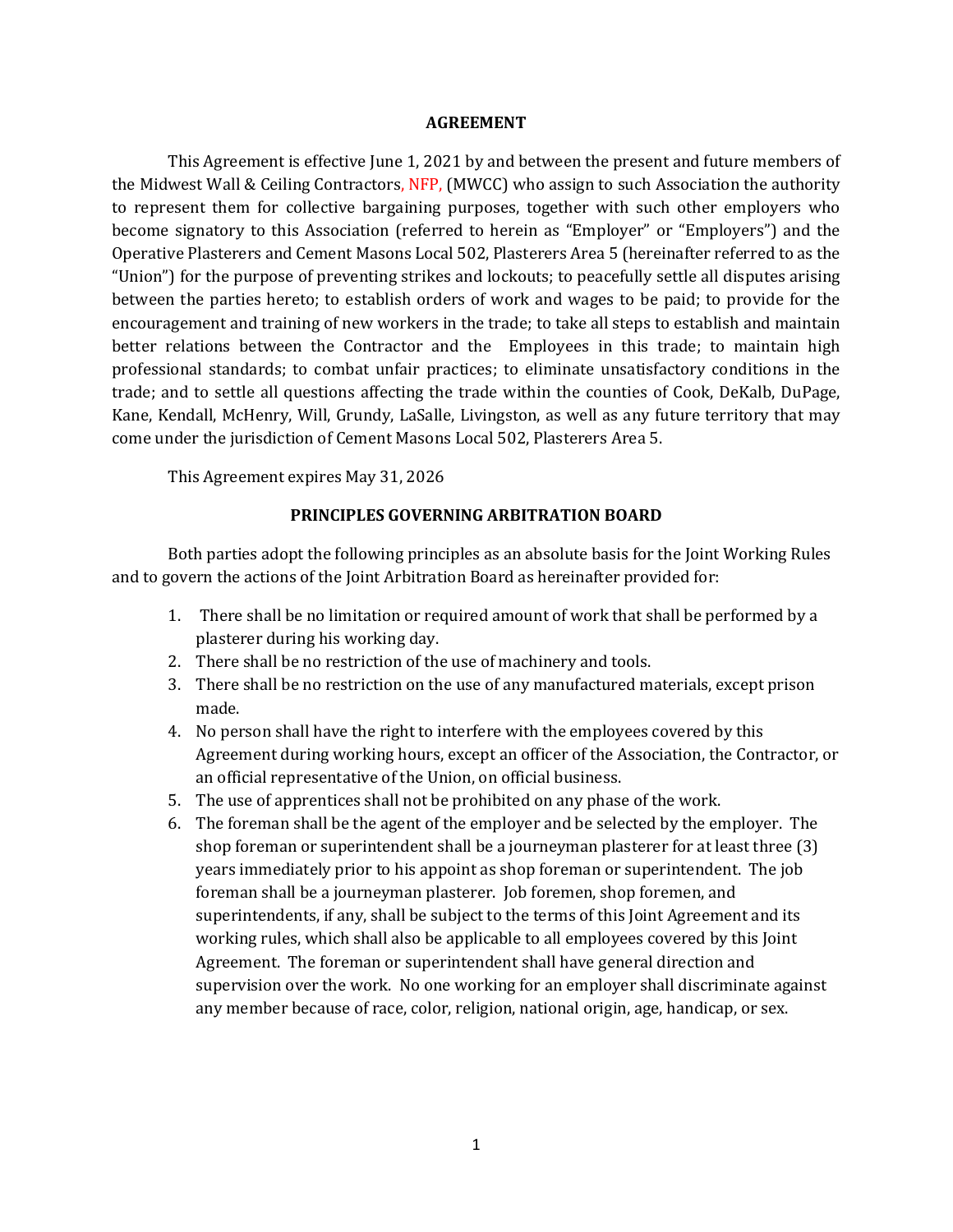Every foreman shall be a competent mechanic of the trade and receive the following rate of pay:

All plasterer foremen shall receive six percent (6%) over the current journeyman's wage per hour.

When twenty (20) or more plasterers are employed, it shall be required that an additional foreman shall be placed on that job.

- 7. It is further agreed that nothing in this Agreement shall be held or construed to always deprive the employer from having supervision over and direction over his contracts, work and employees, except as otherwise specified herein.
- 8. No employee covered by this Agreement shall take orders from anyone other than the regular foreman or the qualified representative of the Contractor.
- 9. No rule shall be passed or construed by either party to this Joint Agreement, in whole or in part.

# **ARTICLE 1**

# **ARBITRATION BOARD**

(a) There shall continue in existence a Joint Arbitration Board which shall consist of six (6) members, three of whom shall be appointed and selected by each of the parties hereto. In case of death, resignation, removal or other disqualification of a member of said Board, the vacancy shall be filled by the party selecting that member. Formal notification of resignation, death, removal or other disqualification of a member of the Board may be given at any time by the party selecting such member. Such notification shall be final. The Board may be increased by mutual agreement of the parties hereto.

(b) The Board shall meet at such times as the business before it required by the giving of such notice as the Board itself agrees upon. The Board shall elect from its members for such period as the Board itself agrees upon, a chairman, a secretary, and any other officers that it deems necessary to accomplish its business. The chairmanship and secretary shall alternate annually between labor and management with management chairing odd numbered years.

(c) When any dispute or grievance arises between the Contractor and the Union, such dispute or grievance shall be (as soon as reasonably possible) submitted to the respective Business Managers of the parties hereto.

If the Business Managers fail to agree and settle the dispute within two (2) working days after submission of such dispute to them, then the matter shall be submitted (as soon as reasonably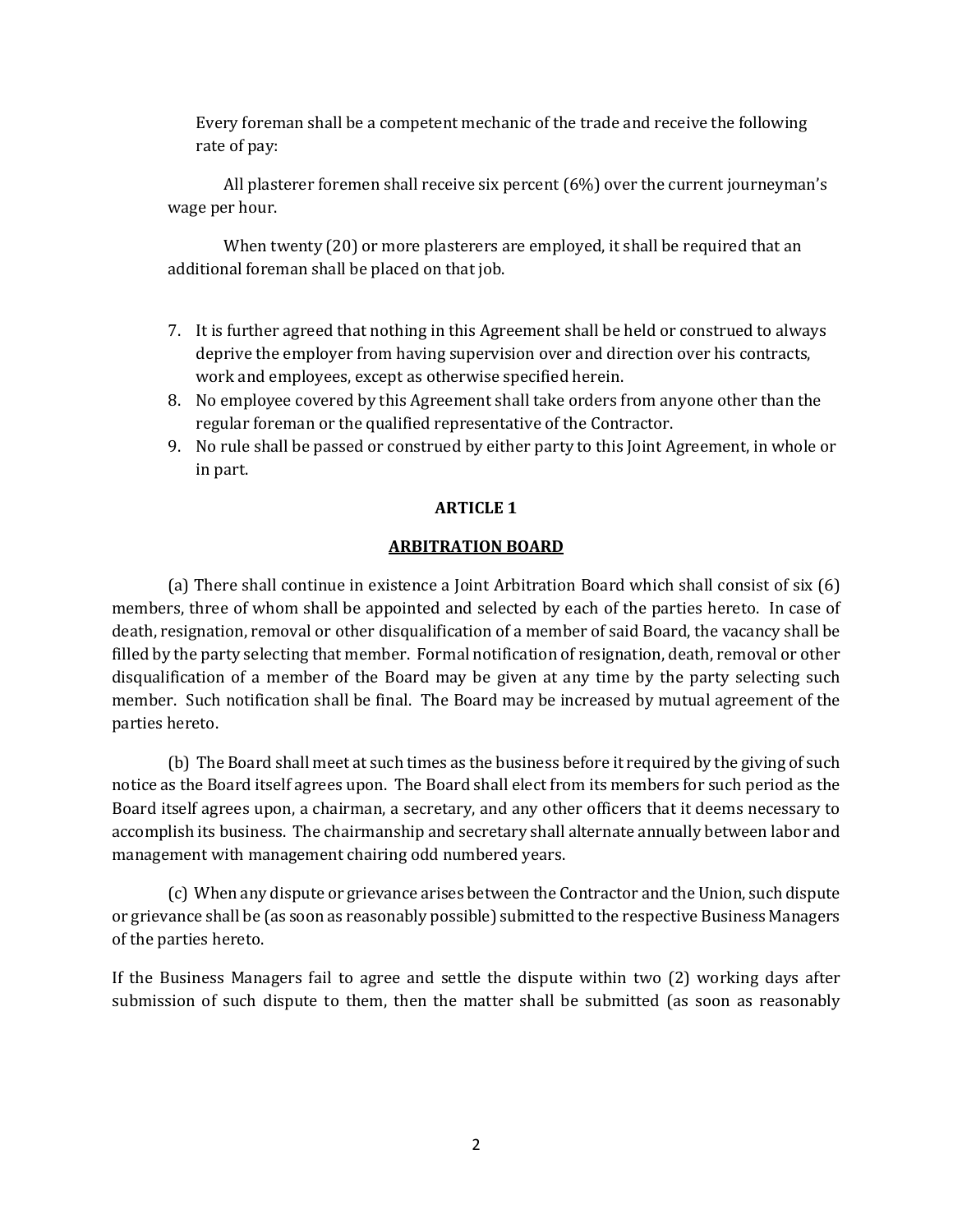possible) to the Joint Arbitration Board, which shall meet within five (5) days after the dispute has been submitted to it.

The Joint Arbitration Board shall then hear the evidence from both sides and decide in accordance therewith by a majority vote taken by secret ballot, and its written decision shall be final and binding on both sides. Each side shall be entitled to an equal number of votes.

The Joint Arbitration Board is empowered to place a steward in the shop of the violator for a specified period of days as one of the penalties, or in the event the Contractor is not a member of the Association, said penalty may be levied by the Executive Board of Cement Masons Local 502, Plasterers Area 5.

If the Joint Arbitration Board is unable to agree within five (5) days, the matter shall be referred to the neutral Arbitrator, who shall sit with them and review the testimony already heard, or any additional testimony which the Arbitrator decides is necessary; the decision of a majority of the Board thus constituted shall be final and binding on both sides. Until all arbitration steps have been completed there shall be no strikes or lockout. The neutral member of the Joint Arbitration Board shall be selected by the parties. If the parties cannot agree on a neutral Arbitrator within five (5) working days, either party may request a panel of five (5) names from the American Arbitration Association. The names shall be members of the National Academy of Arbitrators. The parties shall select the neutral Arbitrator by striking names in alternate order until one name remains.

If a dispute involves an employer who is not a member of the Association, any dispute between the parties shall be first referred to the Executive Board of Cement Masons Local 502, Plasterers Area 5 for settlement. If the matter is not resolved, either party may submit the matter to arbitration in accordance with the procedures above, except that there shall be only one employer designated member of the Joint Arbitration Board and only one Cement Masons Local 502, Plasterers Area 5 designated member.

The fee of the neutral Arbitration and the expenses of hearing, including stenographic services, or any other expenses, except a party's attorneys' fees, shall be borne by the parties hereto, share and share alike.

(d) Complaints may be lodged by or against either party to this Agreement or any person bound by the terms of this Agreement charging a violation of this Agreement or the Working Rules made a part of the Agreement. The Board shall have the right to summon any person affiliated with either of the parties for the purpose of hearing charges against him or requiring his testimony with respect to charges filed. When requested, the Contractor shall present financial records including, but not limited to, general ledger, payroll records, and canceled payroll checks before the proper Board. The Joint Arbitration Board shall take all necessary steps to protect the confidentiality of any documents or records.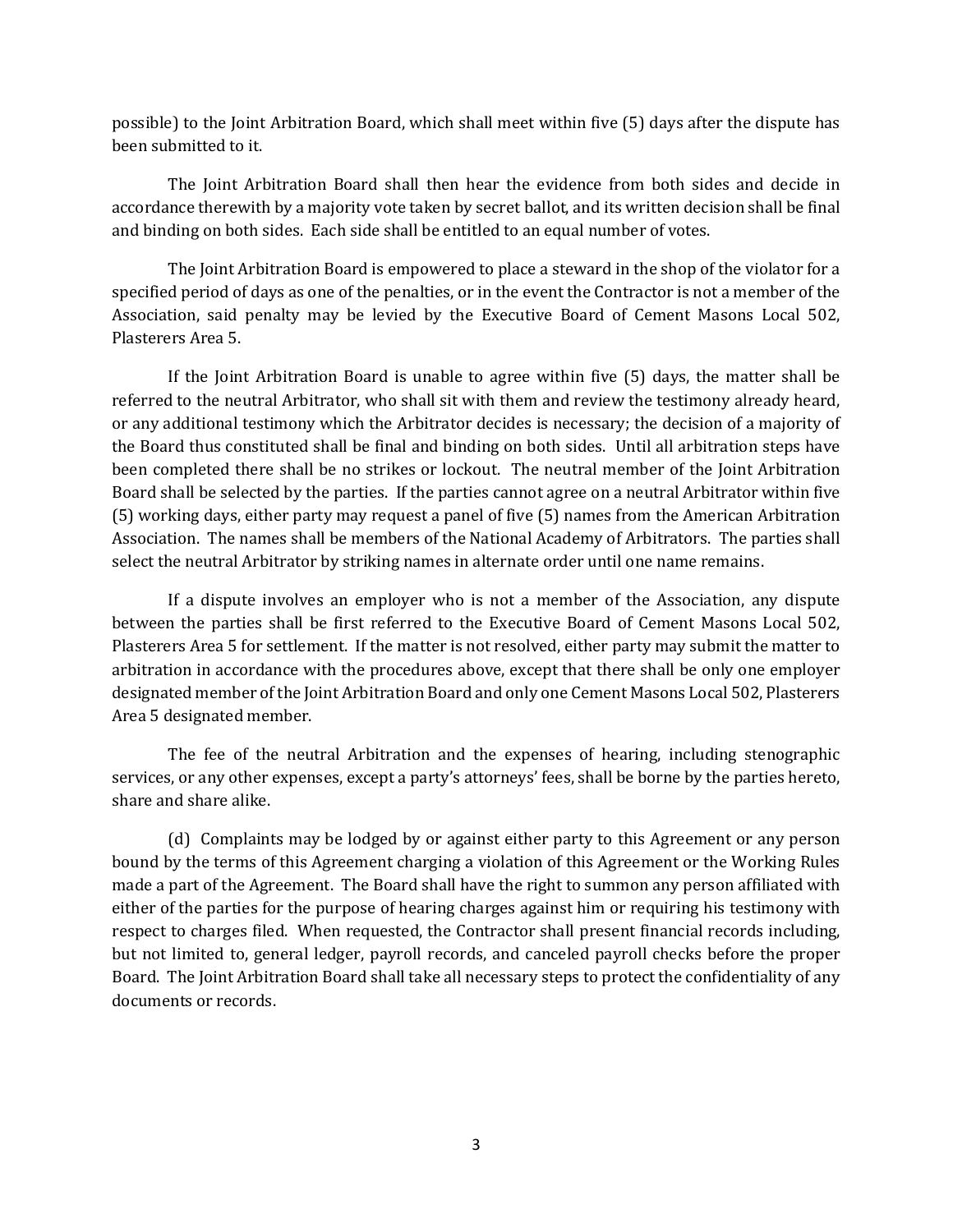Notice in writing shall be sent to the Business Manager to which the party belongs whose testimony is required or against whom charges have been filed, and the Business Manager shall cause such person to appear before the Board on the date and time set forth in the notice of meeting. The parties agree to cooperate in the enforcement of the terms of this Agreement, together with the Working Rules, and the officers of the parties hereto shall, through the auspices of their own organization, recognize and enforce the terms of this Agreement and its rules to the end that those terms may be impartially enforced, and amicable relations maintained.

## **ARTICLE 2**

### **RECOGNITION**

(a) The Contractor recognizes the Union as the bargaining representative for all Journeymen Plasterers and Apprentices in the employ of the Contractor, who are engaged in any and all work covered by this Agreement and the Working Rules as attached hereto and made part of this Agreement. The Contractor is required to notify the Union of all opportunities for employment with such Contractor and shall give the Union the opportunity to notify qualified applicants of such employment; provided, however, that neither the Contractor nor the Union shall discriminate against any employee or applicant by reason of his membership or non-membership in the Union or in any other unions. The Contractor and the Union shall not discriminate against any employee or applicant because of race, color, religion, national origin, age, handicap or sex. This Article shall not be construed to deny the Contractor the right to select employees of its own choosing.

(b) The Union agrees not to enter into any agreements with any other employers containing provisions more advantageous to other employers than are extended to members of the Association, without offering said provisions to members of the Association.

Any plastering contractor who has a collective bargaining agreement with the Union, is not in dispute with the Union, and which becomes a member of the Association shall be recognized as a member of the Association for collective bargaining purposes.

## **ARTICLE 3**

#### **UNION SECURITY**

(a) It is agreed that as a term and condition of their employment, all Journeymen and Apprentice members of the Union on the effective date of this Agreement, presently employed by the Contractor, shall remain members in good standing of the Union by adherence to all existing laws, during the life of this Agreement. All Journeymen and Apprentices hereafter employed by the Contractor shall become members of the Union after seven days after their employment and shall thereafter remain members of the Union in good standing by adherence to all existing laws during the terms of this Agreement or during any extension thereof.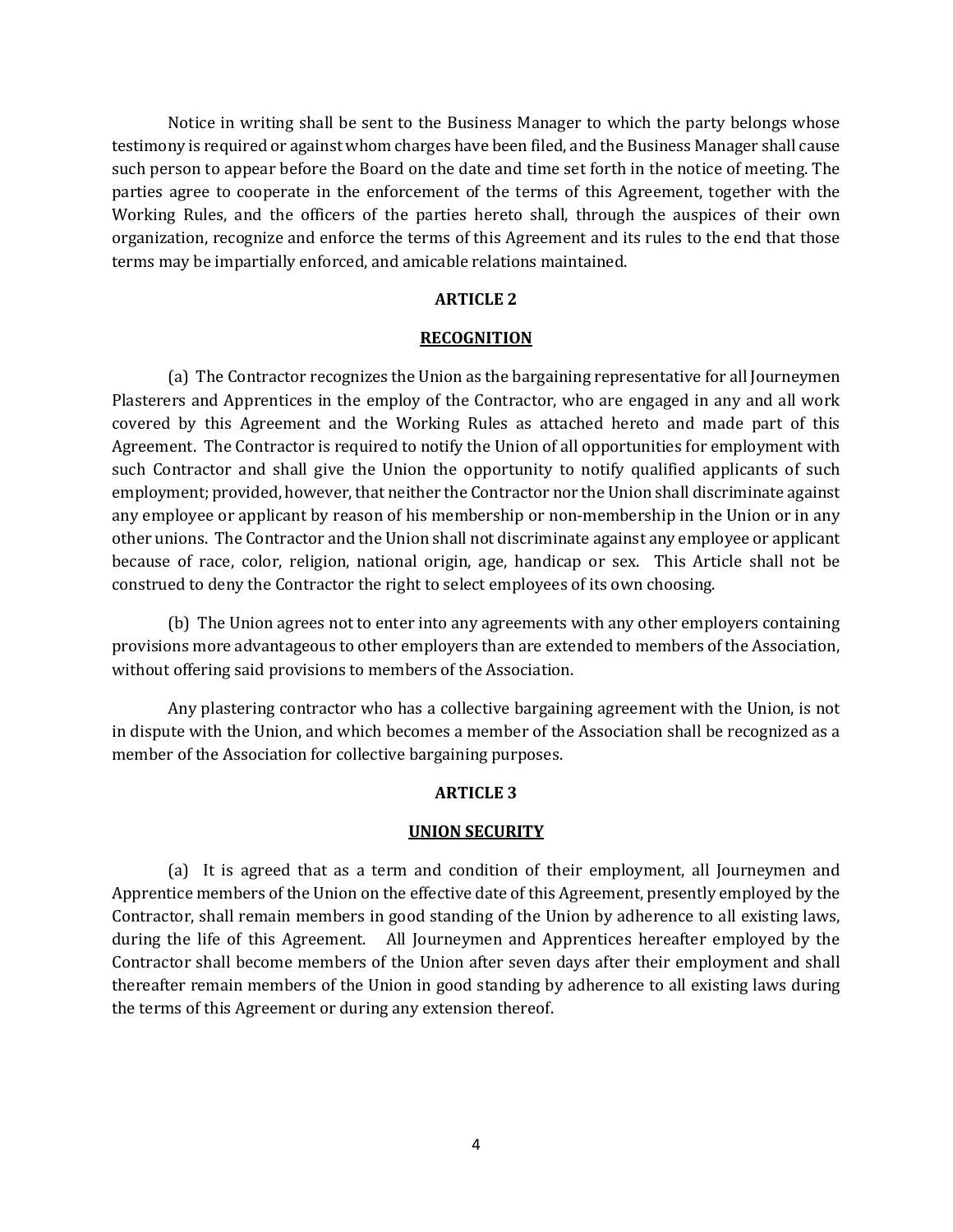(The seven days in the above section means seven working days after the employee covered by this Agreement first becomes employed with any Contractor members of the Association. Employment with more than one Contractor during the seven-day period shall not interrupt the running of said period for the purpose of requiring membership in the Union).

(b) In the event of any change in present legislation which shall lessen or remove the period in which the employee may be required to become a member of the Union, then the period so prescribed by such legislation shall be substituted for the seven-day period or if the period is removed by legislation, the employee shall be required to be a member before hiring.

(c) Any new employee hired as a Journeyman under this Article must be a competent, qualified Journeyman who has working experience in the trade, or who has served four years of apprenticeship and has been approved by the Examining Committee and passed a qualifying examination. Each employing Contractor shall notify the Union prior to the hiring of any new employees, giving the employee's name, address, and Social Security Number, so that the Union may advise the newly hired employee of the requirement of this Article and also shall send such new employee to school within seven (7) days for evaluation, or on the job evaluation if deemed necessary.

## **ARTICLE 4**

### **WORKING HOURS**

(a) All employees covered by this Agreement shall be paid weekly by Wednesday, during working hours, for all work performed up to the preceding Monday at 7:00 A.M.

(b) For payroll purposes, the work week is from Monday, 8:00 AM to the following Monday, 7:59 AM. A regular work week shall constitute 40 hours worked between Monday and Friday. The regular daily hours of employment shall be eight (8) hours of work between 8:00 AM and 4:30 PM with one half hour for the lunch period, Monday through Friday. By mutual agreement between the Contractor and the Union, the starting time may be advanced to but not earlier than 7:00 AM, and the quitting time shall be eight and one-half (8.5) hours after the starting time. No job shall start earlier than 7:00 AM and neither the Union nor the Contractor shall be responsible for obtaining or paying premium pay if an employee reports for work earlier than 7:00 AM. The employer must notify the Union by written notice or facsimile of the starting date and location of any job or project that alone or in the aggregate has a contractor value of \$5,000 prior to starting such job or project. The employer will be liable for a fine of \$250.00 for failure to report but will be relieved of that liability if the Union does not give notice of the violation before the end of the job.

The regular daily hours of employment shall be eight consecutive hours of work between 8:00 AM and 4:30 PM with one half hour for lunch period Monday through Friday. The first four (4) hours of overtime worked during a regular workday shall be paid at the rate of time and one-half the hourly rate. If overtime is required on Saturday, the first 8 hours shall be at the rate of time and one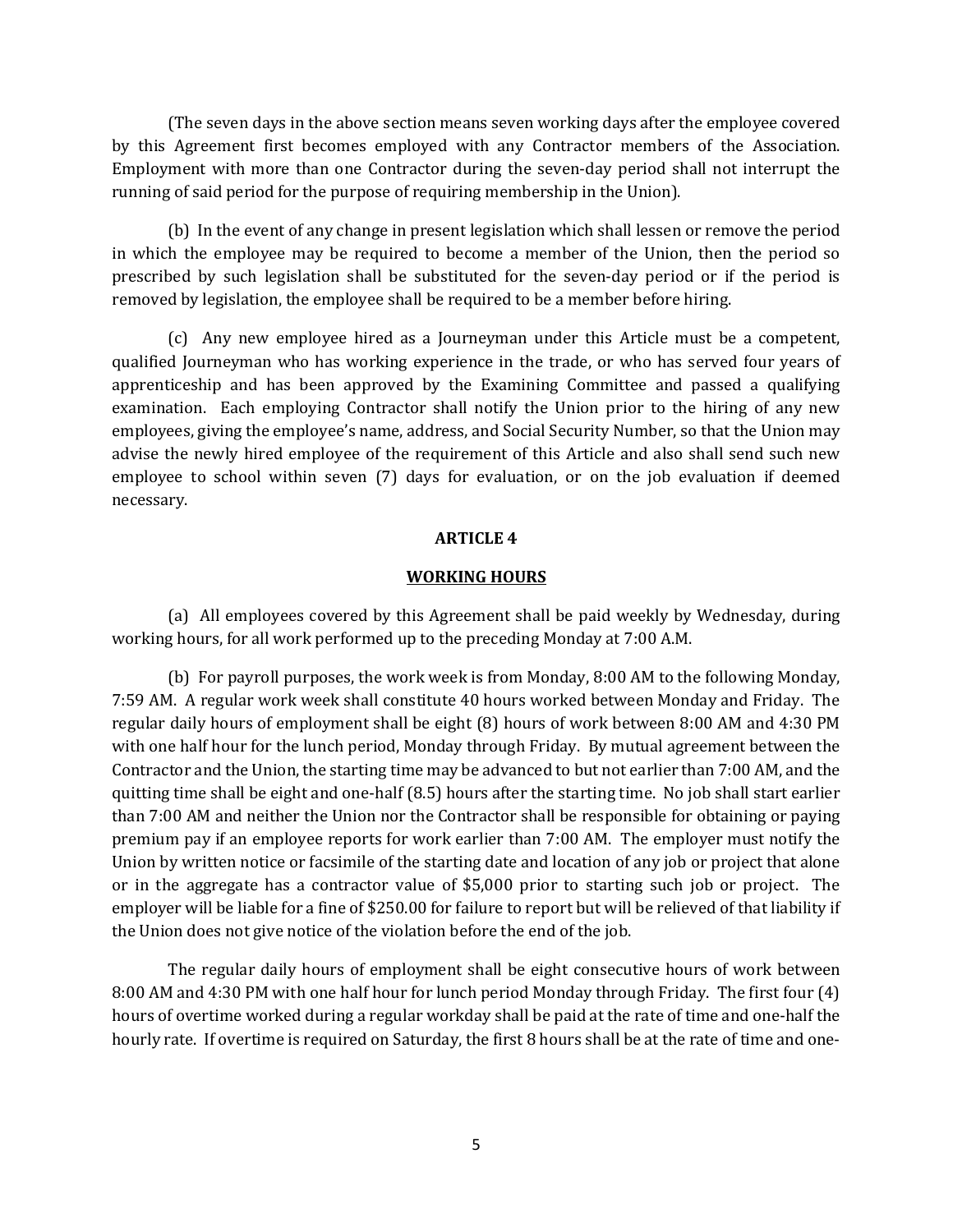half. Any overtime work required outside of the first 4 hours on a regular workday or beyond the first 8 hours on Saturday shall be paid at the rate of double time. The Contractor involved in the use of overtime hours must promptly give notification to an accredited representative of the Union of his desire to have employees work outside of regular hours. A rest period of one-half hour for every four hours of overtime work shall be provided. Employees who work overtime must be paid when laid off, if practical, but not later than 4:30 PM of the following workday. There shall be a half hour break after each four-hour work period, regardless of starting time.

This paragraph (b) shall not be construed to permit anything other than double time on any other overtime work.

(c) Work required to be done on a shift basis or outside of regular working hours will be paid at the rate of twenty percent (20%) above current wage scale for the first 8 hours. Any work performed over 8 hours shall be paid at the rate of double time. To be classified as shift work or work performed outside of regular hours; work shall begin no later than 6:00 PM. These shift provisions shall apply only to the regular work week, Monday through Friday. The minimum number of days for such work shall be four, except that a single shift day may be worked on Friday only. No employee shall be required to work on any afterhours shift one night and a day shift the following day.

(d) The employer may have a make-up day at regular pay. In order to utilize this make-up day privilege, each of the following conditions must be met:

(1) Make-up days shall be voluntary by the employee.

(2) Make-up days shall only be utilized if a day of work was lost due to poor weather conditions.

(3) Make-up days shall be allowed only on the Saturday of the week that the work was lost and must be performed during regular working hours.

(4) The work performed on the make-up day must be on an existing job, not on a new

job.

(5) No make-up day may be scheduled unless the affected employees lost a full day of work. Normal show up time will be in effect and the employee may work the make-up day even though he may already have one or two hours of show up time. This make-up provision shall in no way affect the employee's right to premium pay for hours worked out of the regular eight-hour work day.

(6) Make-up days must be reported by the contractor to the Union in writing or by fax before 2:00 PM on the Friday before the make-up day is to be scheduled. The job location and the foreman's name must be included in the report. If the job is not reported to and returned by the Union with approval, normal overtime must be paid.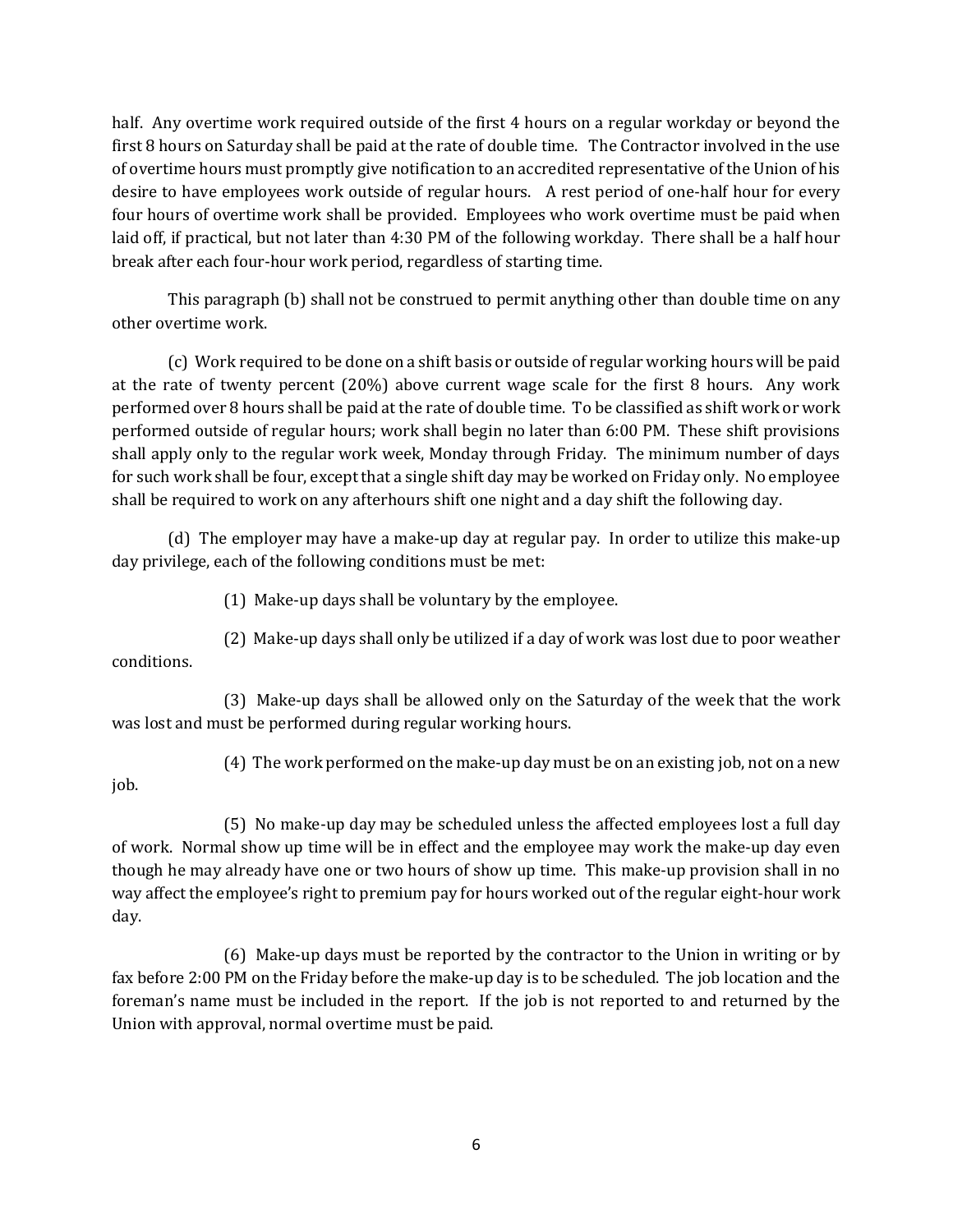Failure to follow these make-up day provisions will constitute a violation of the Agreement and ban that employer use of the make-up day for a twelve-month period. This make-up day provision is to be reviewed and re-evaluated annually and may be rescinded in its entirety at any contract anniversary.

(7) When working outside the jurisdiction of this contract, a contractor may choose to work a four-day work week, consisting of ten (10) hours each day at the regular rate of pay. If more than 10 hours is worked in any one day, the work over 10 hours will be paid pursuant to the overtime provisions of this Agreement.

8. When Christmas Day and New Year's Day, Thanksgiving Day, Labor Day, Memorial Day and also the  $4<sup>th</sup>$  of July fall on any given weekday, the Contractor has the right with permission of the Union to work (4) ten (10) hour days at the regular rate of pay. If more than 10 hours is worked in any one day, the work over 10 hours will be paid pursuant to the overtime provisions of this Agreement.

If the Saturday prior to the holiday week and during the holiday week must be worked, the Contractor has the right to work with permission of the Union with these days being paid at the rate of time and a half, no make up days will be allowed for these 2 Saturdays based on the holiday week.

# **ARTICLE 5**

## **WAGES**

(a) The rate of wages/fringe benefits of Journeymen Plasterers covered by this Agreement shall be as follows:

Effective June 1, 2021 the total economic package for wage and fringe benefits shall be \$82.65 per hour. Effective June 1, 2022, wage and fringe benefits shall be \$85.12 per hour, and effective June 1, 2023, wage and fringe benefits shall be \$87.67 per hour and June 1, 2024 wage and fringe benefits will be \$90.30 per hour effective June 1, 2025 wages and fringes shall be \$93.00 per hour which shall be allocated between wages and benefits by the Union in its sole discretion.

For all swingstage work performed by Journeymen or Apprentice Plasterers, at least fifty cents (.50) per hour shall be added to their current wage rate.

Apprentice Wages: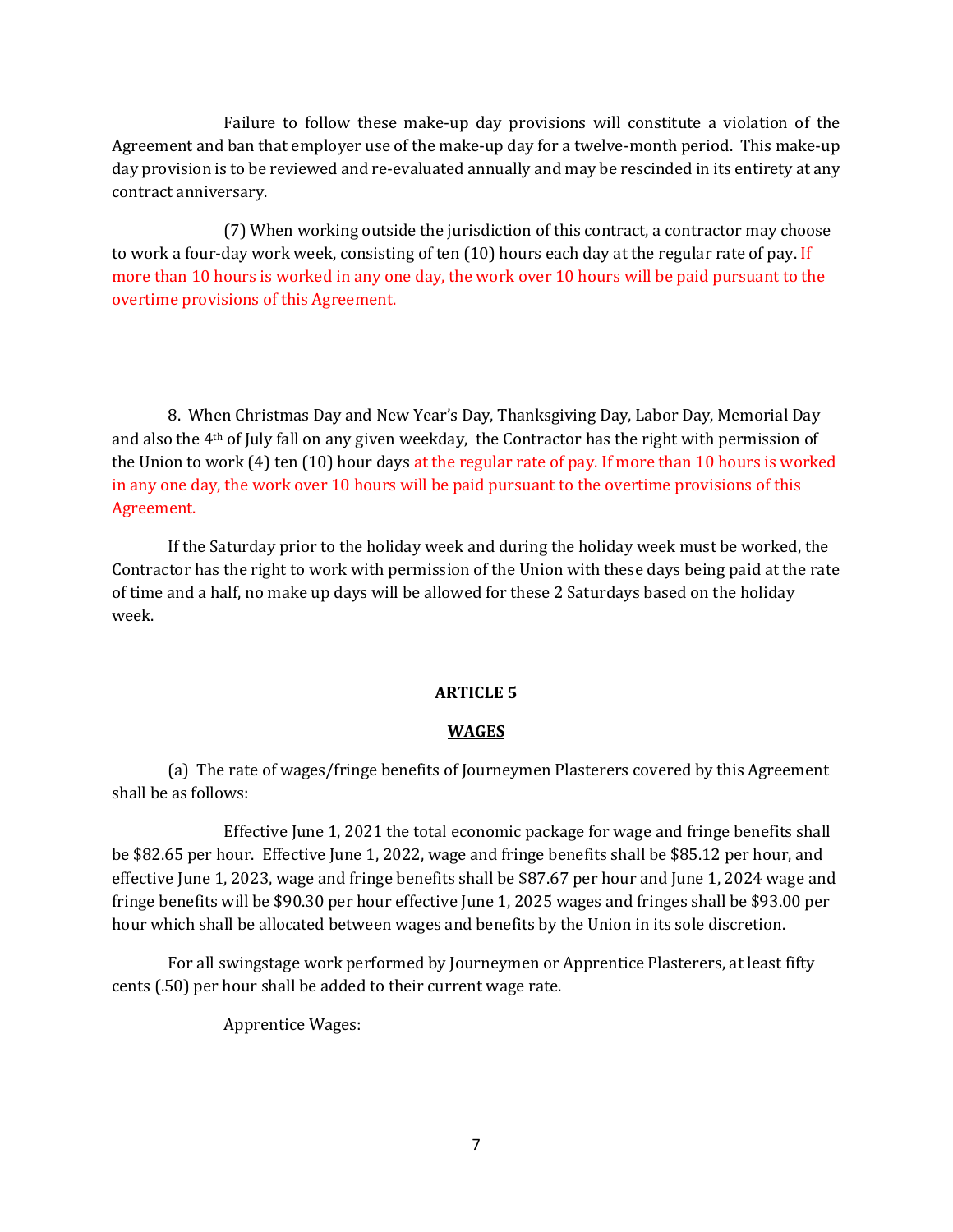| $1st$ 6 months       | 50% of Journeymen's rate |
|----------------------|--------------------------|
| 6 months to 1 year   | 55% of Journeymen's rate |
| 1 year to 1.5 years  | 60% of Journeymen's rate |
| 1.5 years to 2 years | 65% of Journeymen's rate |
| 2 years to 2.5 years | 70% of Journeymen's rate |
| 2.5 years to 3 years | 75% of Journeymen's rate |
| 3 years to 3.5 years | 80% of Journeymen's rate |
| 3.5 years to 4 years | 85% of Journeymen's rate |

Apprentice shall receive 100% of the fringe benefit contributions

(b) This Agreement may be reopened by the parties hereto for the purpose of wages only on any ensuing anniversary date of the Agreement, provided that sixty (60) days' notice be given, by the party desiring to reopen for wages, to the other party prior to the anniversary date. If the Agreement is reopened for wages only, and no such Agreement is reached by the parties, the Contractor may cancel the Agreement and the Union may strike to ensure the wages demanded, provided that appropriate notices are given by the parties in accordance with the Taft-Hartley Act, as amended.

(c) In the event a Contractor chooses to pay any Journeymen or Apprentice a wage rate higher than that described above, such higher wage rate shall be paid to all Journeymen or Apprentices for all hours worked on the job. This does not apply to foremen or superintendents.

(d) When members of the Union are sent to a job but cannot work because material has not arrived or the job is not ready, the members shall receive from the Contractor at least two hours waiting time pay, except when such failure is not the fault of the Contractor. The members shall also receive wages for changing jobs. Employees must be on the job at least one hour to receive waiting time pay.

When employees are directed to report to a job and do not start due to inclement weather, they shall receive one hour of pay unless notified by the employer or his representative before leaving home that morning.

(e) All payrolls may be paid by check. If paid by check, the regular payroll form of check should be used, showing all deductions on a stub. The stub must show the employer's name and give the employee's Social Security Number and name in full. If the employee is paid in cash, the same stub requirement shall prevail. If an employee receives a check that is refused by the bank for insufficient funds or for any similar reason, the Union shall have the right to demand that the employees be paid in cash, certified check or cashier's check for the duration of the Agreement.

(f) When an employee is discharged, he shall be paid in full, except when layoff is caused by bad weather or other cause over which the Contractor has no control. When laying off men, it must be by 10:00 AM, Noon, or 2:00 PM, or the end of the workday. When an employee quits work of his own accord, he shall receive his pay upon the next regular pay day.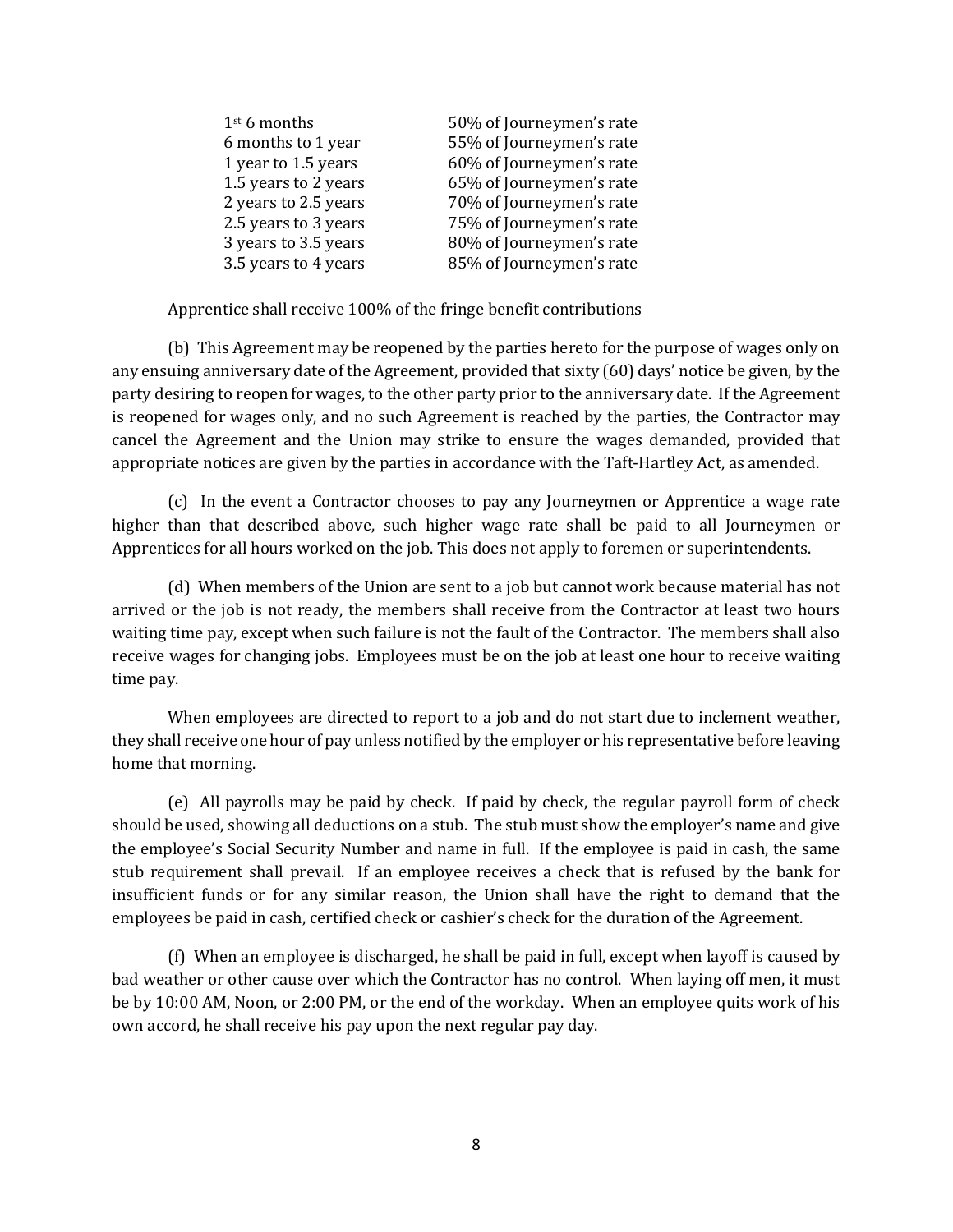(g) Effective July 1, 2008, the hourly wages of any plasterer employee covered by this Agreement, who does not possess an OSHA 10 Hour Certification, Scaffold User Certification, and CPR Certification will be reduced by five percent (5%) until he/she attains all three certifications. The employee will then receive the full wage rate but will not be entitled to any retroactive payments. During the period of any such reduction in the wage rate of an employee because the employee does not have the necessary certifications, the employer shall pay to Cement Masons Local 502, Plasterers Area 5 Apprentice Training Fund, on a monthly basis and accompanied by a form to be provided by the JATC, an amount equal to the gross amount of the reduction in wages of each employee whose wages were reduced based on this provision. Newly added members will be given a twelve-month period to attain the above certifications.

#### **ARTICLE 6**

#### **TRUST FUNDS**

 (a) Welfare Fund. Effective June 1, 2021 Employers shall make Health and Welfare contributions (see attached addendum) per hour for each hour worked by all employees covered by this Agreement in addition to the wages herein stipulated plus such additional amounts as allocated by the Union from June 1, 2021, June 1, 2022, and June 1, 2023 and June 1, 2024 and June 1, 2025 total economic package in its sole discretion. This amount per hour shall be paid to the Cement Masons Local 502 Welfare Fund on or before the fifteenth (15th) day of the month following the month in which the work was performed. Said reports and contributions postmarked after the fifteen (15) day period shall be assessed liquidated damages amounting to fifteen percent (15%) of the contributions which are owed. The Employer acknowledges that the liquidated damages shall be used to defer administrative costs arising by said delinquency and acknowledges the costs to be actual and substantial, though difficult to ascertain. However, the Employer acknowledges these costs to be a minimum of fifteen percent (15%), waiving the necessity of any additional proof thereof. In addition, the delinquent contributions shall bear interest at the maximum legal rate of interest or ten percent (10%) per annum or any other amount not to exceed 15% as determined by each individual trust fund from the due date until they are paid.

Further, in the event the event the Trustees place the account in the hands of legal counsel for collection, the delinquent Employer shall be liable for reasonable attorney's fees, and for all reasonable cost incurred in the collection process, including court fees, audit fees, etc. Reasonable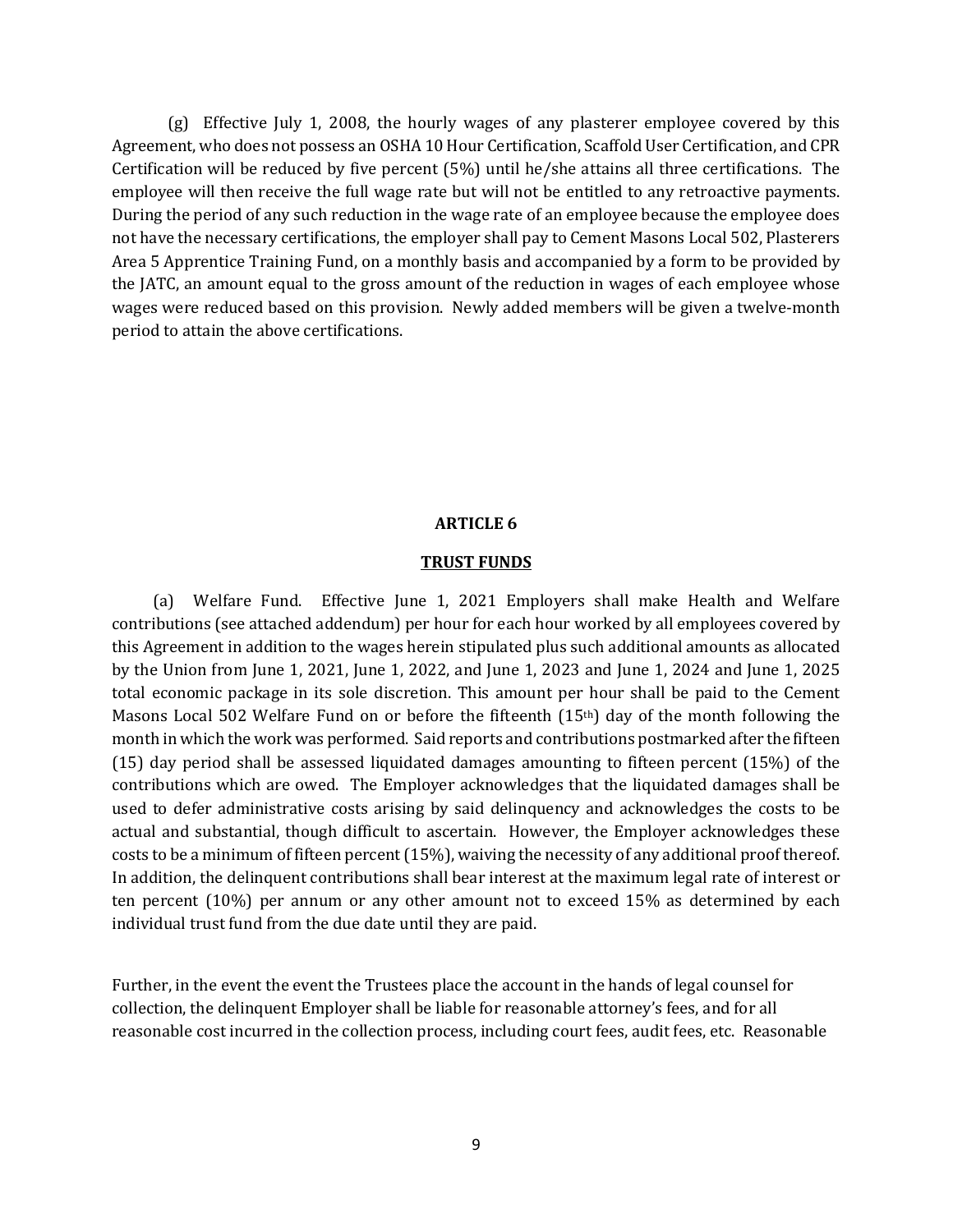attorney's fees shall mean: All reasonable attorney's fees in the amounts for which the Trustees become legally bound to pay, including recovery of liquidated damages, interests, audit costs, filing fees, and any other expenses incurred by the Trustees.

(b) Pension. Effective from June 1, 2021, Employers shall make Pension contributions (see attached addendum) per hour for each hour worked by all employees covered by this Agreement in addition to the wages herein stipulated plus such additional amounts as allocated by the Union from June 1, 2021, June 1, 2022 and June 1, 2023 and June 1, 2024 and June 1, 2025 total economic package in its sole discretion. This amount per hour shall be paid to the Cement Masons Local 502 Pension Fund on or before the fifteenth day of the month following the month in which the work was performed. Said reports and contributions postmarked after the fifteen (15) day period shall be assessed liquidated damages of fifteen percent (15%) in the amount of the contributions which are owed. The Employer acknowledges that the liquidated damages shall be used to defer administrative costs arising by said delinquency and acknowledges the costs to be actual and substantial, though difficult to ascertain. However, the Employer acknowledges these costs to be at a minimum of fifteen percent (15%) waiving the necessity of any additional proof thereof. In addition, the delinquent contributions shall bear interest at the maximum legal rate of interest or ten percent (10%) per annum or any other amount not to exceed l5% as determined by each individual trust fund from the due date until they are paid.

Further, in the event the Trustees place the account in the hands of legal counsel for collection, the delinquent Employer shall be liable for reasonable attorney's fees, and for all reasonable costs incurred in the collection process, including court fees, audit fees, etc. Reasonable attorney's fees shall mean: All reasonable attorney's fees in the amounts for which the Trustees become legally bound to pay, including recovery of liquidated damages, interests, audit costs, filing fees, and any other expenses incurred by the Trustees.

Further, the Employer and the Union recognize that the financial health of the Pension Fund created by this Agreement is of crucial importance to both the employees and the Employer. Accordingly, the parties agree that, as a statement of principle, the Trustees should administer the Fund, consistent with their fiduciary duties, in a manner so as to preserve the Fund Assets as well as to minimize the possibility for withdrawal liability by any Employer.

(c) Apprentice Education and Training Fund. The rules and regulations governing Apprentices adopted by the Joint Apprenticeship Committee from time to time and approved by the Office of Apprenticeship and Training, United States Department of Labor shall be binding on the parties hereto and considered a part of this Agreement.

Effective from June 1, 2021, Employers shall make Apprentice Education and Training Fund contributions (see attached addendum) per hour for each hour worked by all employees covered by this Agreement in addition to the wages herein stipulated plus such additional amounts as allocated by the union from June 1, 2021, June 1, 2022, and June 1, 2023 and June 1, 2024 and June 1, 2025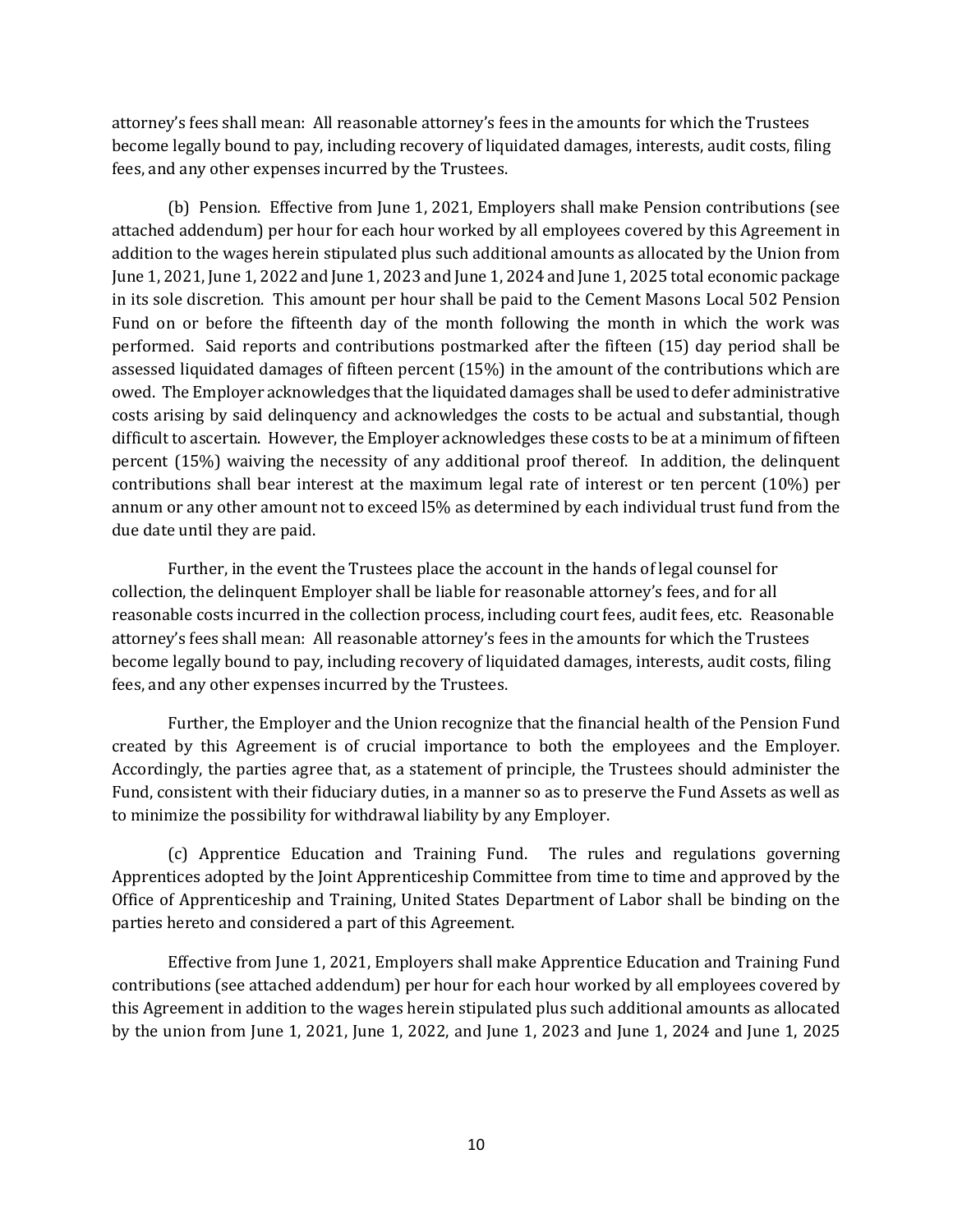total economic package in its sole discretion. This amount per hour shall be paid to the Cement Masons Local 502 Apprenticeship Fund on or before the fifteenth (15th) day of the month following the month which the work was performed. Said reports and contributions postmarked after the fifteen (15) day period shall be assessed liquidated damages amounting to fifteen percent (15%) of the contributions which are owed. The Employer acknowledges that the liquidated damages shall be used to defer administrative costs arising by said delinquency and acknowledges the costs to be actual and substantial, though difficult to ascertain. However, the Employer acknowledges these costs to be a minimum of fifteen percent (15%), waiving the necessity of any additional proof thereof. In addition, the delinquent contributions shall bear interest at the maximum legal rate of interest or ten percent (10%) per annum or any other amount not to exceed 15% as determined by each individual trust fund from the due date until they are paid.

(d) Retirement Savings Fund. Effective from June 1, 2021, the Employer shall make Retirement Savings contributions (see attached addendum). This amount per hour shall be paid to Cement Masons Local 502 Retirement Savings Fund for each hour paid to Journeymen Plasterers and Apprentices covered by this Agreement in addition to the wages herein stipulated plus such additional amounts as allocated by the Union from June 1, 2021, June 1, 2022, and June 1, 2023 and June 1, 2024 and June 1, 2025 total economic package in its sole discretion. This amount per hour shall be paid on or before the fifteenth (15<sup>th</sup>) day of the month following the month which the work was performed. Said reports and contributions postmarked after the fifteen (15) day period shall be assessed liquidated damages amounting to fifteen percent (15%) of the contributions which are owed. The Employer acknowledges that the liquidated damages shall be used to defer administrative costs arising by said delinquency and acknowledges the costs to be actual and substantial, though difficult to ascertain. However, the Employer acknowledges these costs to be a minimum of fifteen percent (15%), waiving the necessity of any additional proof thereof. In addition, the delinquent contributions shall bear interest at the maximum legal rate of interest or ten percent (10%) per annum or any other amount not to exceed 15% as determined by each individual trust fund from the due date until they are paid.

(e) Effective July 1, 2015 Employer's obligation to make contributions to the Chicago Plastering Institute shall cease. The Institute through its Trustees shall continue to disburse its surplus monies and properties for permissible purposes under 29 U.S.C. 175 (a) including grants in furtherance of improving employee education, skills, and training.

(f) Each Contractor adopts and agrees to be bound by all of the terms and provisions of the Restated Agreement and Declaration of Trust of the Cement Masons Local 502 Welfare, Cement Mason 502 Pension and Cement Masons 502 Apprentice Trust Funds; and the Restated Agreement and Declaration of Trust of the Plasterers Retirement Savings Trust, and the OPCMIA International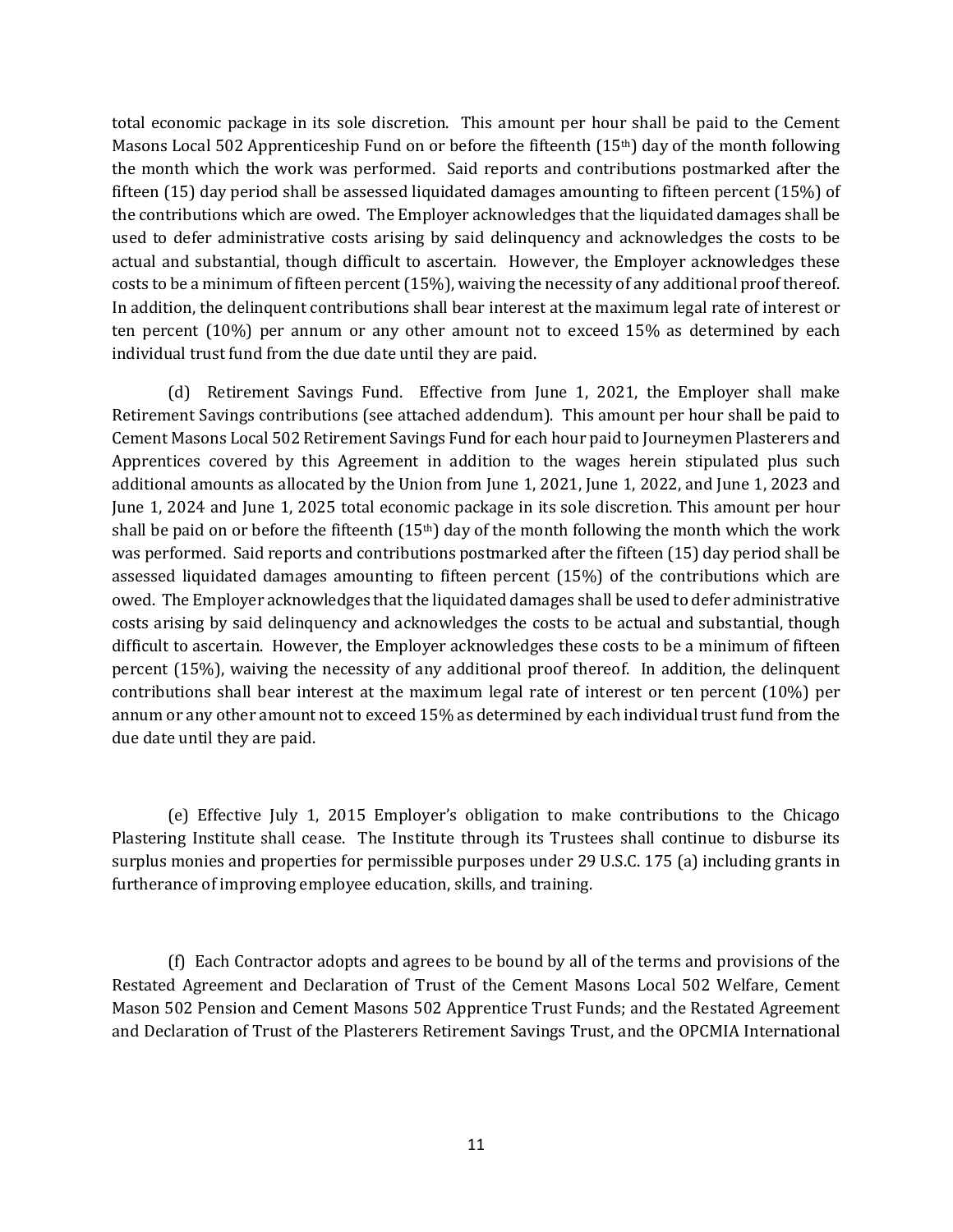Training Fund as they may be amended, as fully as if the Contractor was an original party thereto. Each Contractor hereby designates as its representative on the Funds' Board of Trustees, the Employer Trustees named in the Trust Agreement, together with their successors. Each Contractor agrees to be bound by all actions taken by the Funds' Trustees pursuant to the powers granted the Trustees by their respective Trust Agreements.

The Health and Welfare Fund Trustees, Pension Fund Trustees, and Retirement Savings Fund Trustees shall have sole power to (a) construe the provisions of their respective Fund's Restated Agreement and Declaration of Trust and the rules and regulations, and all terms contained therein, including determining all disputes with respect to eligibility, the right to participate in benefits of the Funds, time an method of enforcement of contribution payments, audits of employer records, and such other related matters; and (b) any constructions or interpretations adopted and any determinations made by the respective Trustees for the respective Funds shall be final and binding upon all employers, employees, Fund participates, legal representatives, dependents and relatives of Fund participants, and all other persons and parties.

(g) Chicago Construction Safety Council. Effective June 1, 2021, Employers shall make Chicago Construction Safety Council contributions in the amount of One Cent (.01) per hour for each hour worked for all employees covered by this Agreement in addition to the wages herein stipulated plus such additional amounts as allocated by the Union from June 1, 2021, June 1 ,2022, and June 1, 2023 and June 1, 2024 and June 1, 2025 total economic package in its sole discretion which shall be paid to the Chicago Construction Safety Council on or before the fifteenth  $(15<sup>th</sup>)$  day of the month following the month in which the work was performed. This Trust Fund is to be administered by the representatives of the various Industrial Associations.

(h) OPCMIA International Training Fund. Effective June 1, 2021, each Employer shall contribute and pay the sum of .013% of each year's total economic package per hour for each hour worked by all employees covered by this Agreement in addition to the wages here in stipulated. This amount per hour shall be paid to the OPCMIA International Training Fund on or before the fifteenth (15th) day of the month following the month in which the work was performed. Said reports and contributions postmarked after the fifteen  $(15<sup>th</sup>)$  day period shall be assessed liquidated damages amounting to fifteen percent (15%) of the contributions which are owed. The Employer acknowledges that the liquidated damages shall be used to defer administrative costs arising by said delinquency and acknowledges the costs to be actual and substantial, though difficult to ascertain. However, the Employer acknowledges these costs to be a minimum of fifteen percent (15%), waiving the necessity of any additional proof thereof. In addition, the delinquent contributions shall bear interest at the maximum legal rate of interest or ten percent (10%) per annum or any other amount not to exceed 15% as determined by each individual trust fund from the due date until they are paid.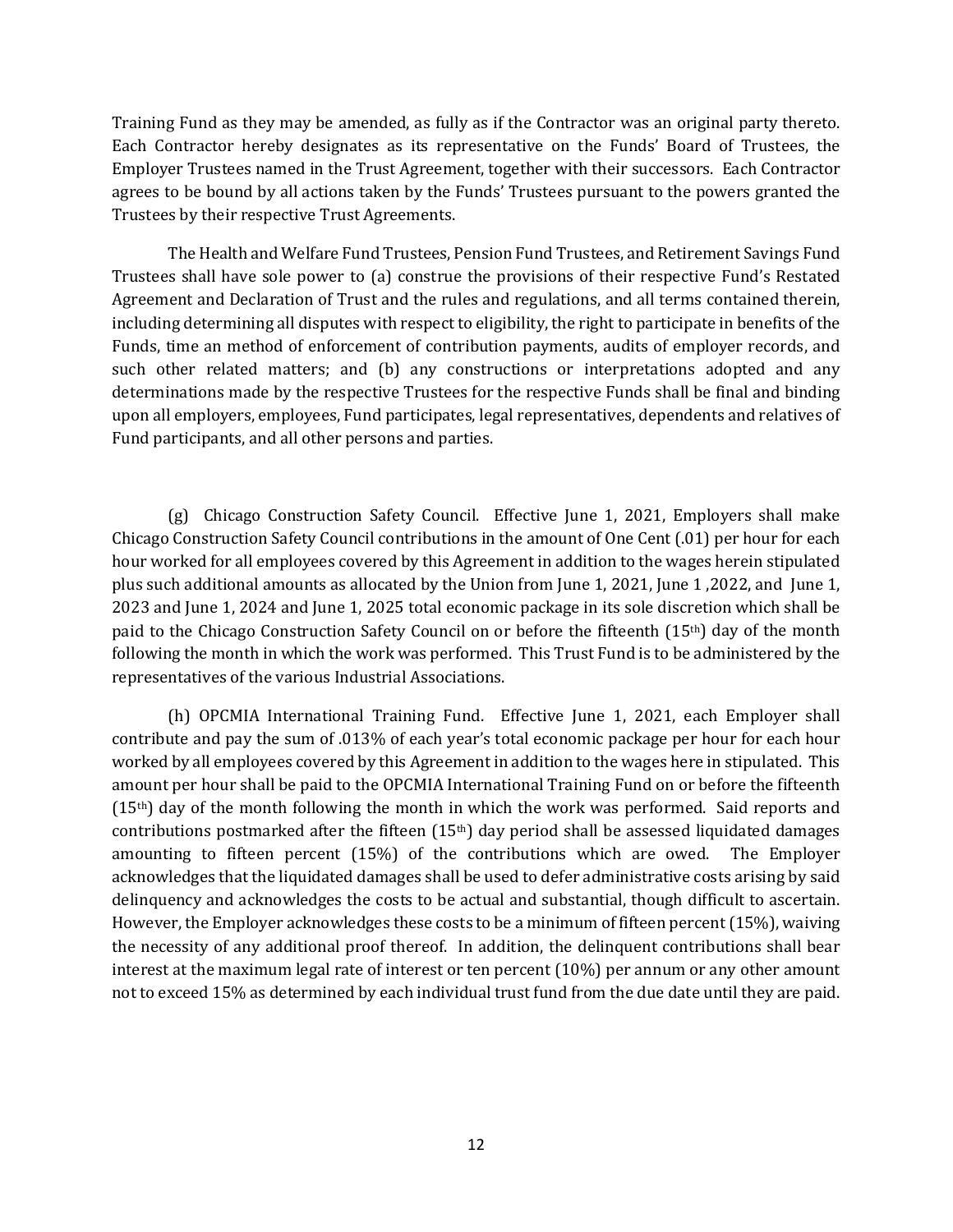Further, in the event the Trustees place the account in the hands of legal counsel for collection, the delinquent Employer shall be liable for reasonable attorney's fees, and for all reasonable costs incurred in the collection process, including court fees, audit fees,etc. Reasonable attorney's fees shall mean: All reasonable attorney's fees in the amounts for which the Trustees become legally bound to pay, including recovery of liquidated damages, interests, audit costs, filing fees, and any other expense incurred by the Trustees.

## **ARTICLE 7**

### **STEWARDS**

Under the terms of this Agreement, shop stewards shall be appointed to every Contractor bound to this Agreement. The shop steward will be appointed by the Union and does not have to be currently employed by the Contractor; however, the Union will give preference to the employer's current workforce. If the Union determines it cannot find a qualified steward candidate from the employer's current workforce, the Union will inform the employer of its selection of a non-employee steward and the reason(s) for such selection.

The shop steward's responsibility will be to report, on a weekly basis, all plastering trade employees, their hours and job sites. This information will then by checked by a Union representative of that jurisdiction.

The shop steward shall be a Journeyman with at least one (1) year of experience. The Union will provide training to the shop steward as to his full duties. The steward shall not be discriminated against by reason of discharging his duties. He shall remain with the shop for the duration that the market of work allows, provided he performs his work duties as a Journeyman for the Contractor.

The authority of the steward is limited solely to the matters specified in this Agreement. The Union reserves the right to replace any steward at any time who has been found derelict in his duties. In the event a Contractor feels he has been aggrieved by the action of the Union, or the Contractor fails to cooperate with Union regarding this Article, both shall have the right to the recourse provided under Article 1 of this Agreement.

Any steward who is placed by the Union shall be subject to the same rights and duties as are set forth in this Article. The Union may also appoint job stewards as necessary under the same terms and conditions as the appointment of shop stewards.

## **ARTICLE 8**

(a) All Contractors bound by this Agreement shall perform plastering work of every description through their own company, be it individual, partnership, or corporation.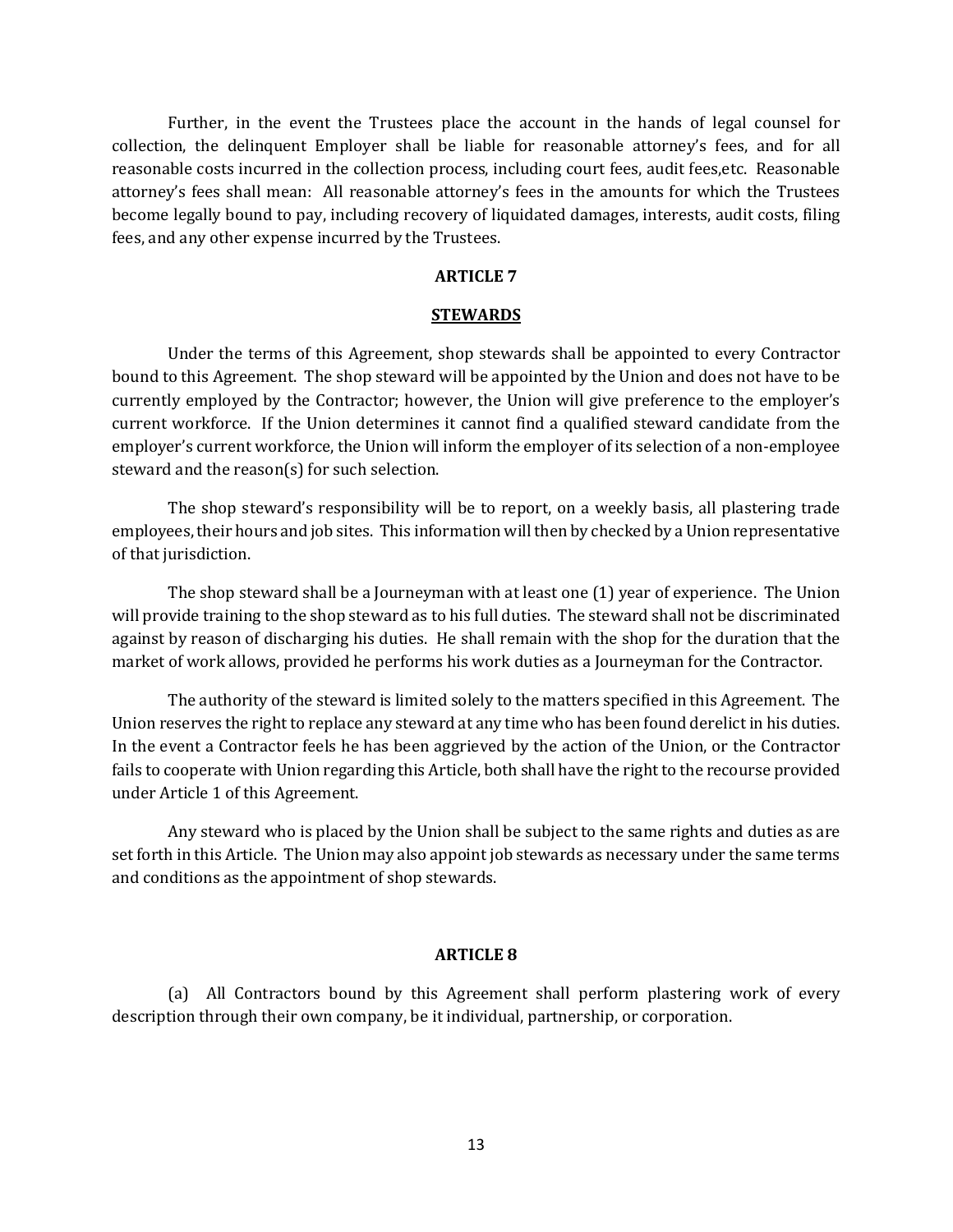To preserve work and job opportunities for employees covered by this Agreement, to protect other Contractors from unfair competition and to preserve the wages, fringe benefits and Trust Fund contributions provided herein, each Contractor agrees that no work or service of the kind, nature or type performed by employees represented by Cement Masons Local 502, Plasterers Area 5 and/or covered by this Agreement will be subcontracted or transferred in whole or in part to any other employer, person, independent contractor, or non-unit employee (hereinafter referred to as a "subcontractor") unless the subcontractor agrees to be bound by all terms and conditions of this Agreement or an Agreement with the International Union of Bricklayers and Allied Craft Workers Locals 56 & 74 of Illinois District Council No. 1 (hereinafter referred to as "BAC"). Each Contractor shall remain responsible for the payment of wages, fringe benefits, and Trust Fund contributions for all work transferred to or performed by any subcontractor to the same extent and in the same manner as if the work were performed directly by employees of the Contractor. Each Contractor agrees to notify Cement Masons Local 502, Plasterers Area 5 of any intent to subcontract or transfer bargaining unit work as soon as practical, but in no event shall such notice be given less than five days prior to the date that the subcontract is to take effect.

A Contractor's breach of this provision shall be sufficient grounds for the Union to cancel this Agreement with such Contractor by serving a 20-day written notice upon the Association and the Contractor involved, or the Union may elect to submit the matter to Arbitration in accordance with Article 1 of this Agreement. Northing in the Article shall prevent or limit the right of the Trust Funds to pursue any remedy available under federal law.

(b) Any Contractor bound by the terms of this Agreement by virtue of his membership in the Contractor Association, and who withdraws from membership in the Association, shall be bound by all the terms and provisions of this Agreement for the duration of the Agreement or until as provided by law. Any Contractor hereafter joining the Association shall be immediately bound by all the terms and conditions of this Agreement subject to the provisions in Article 2.

(c) When there is a change in the management or ownership of the Contractor, notice shall be immediately given to the Union prior to the effective date of the change.

## **ARTICLE 9**

(a) For plastering work of every description to be done on the job site, the Contractor shall contract with architects, engineers, general contractors, builders, or owners. The Contractor shall not contract with any architect, engineer, general contractor, builder, or owner for work to be done on the job site who are unfair to the Union or any other trade union in the building and construction industry.

When the above provision is violated by the Contractor, the Union need not submit the matter to arbitration in accordance with Article 1.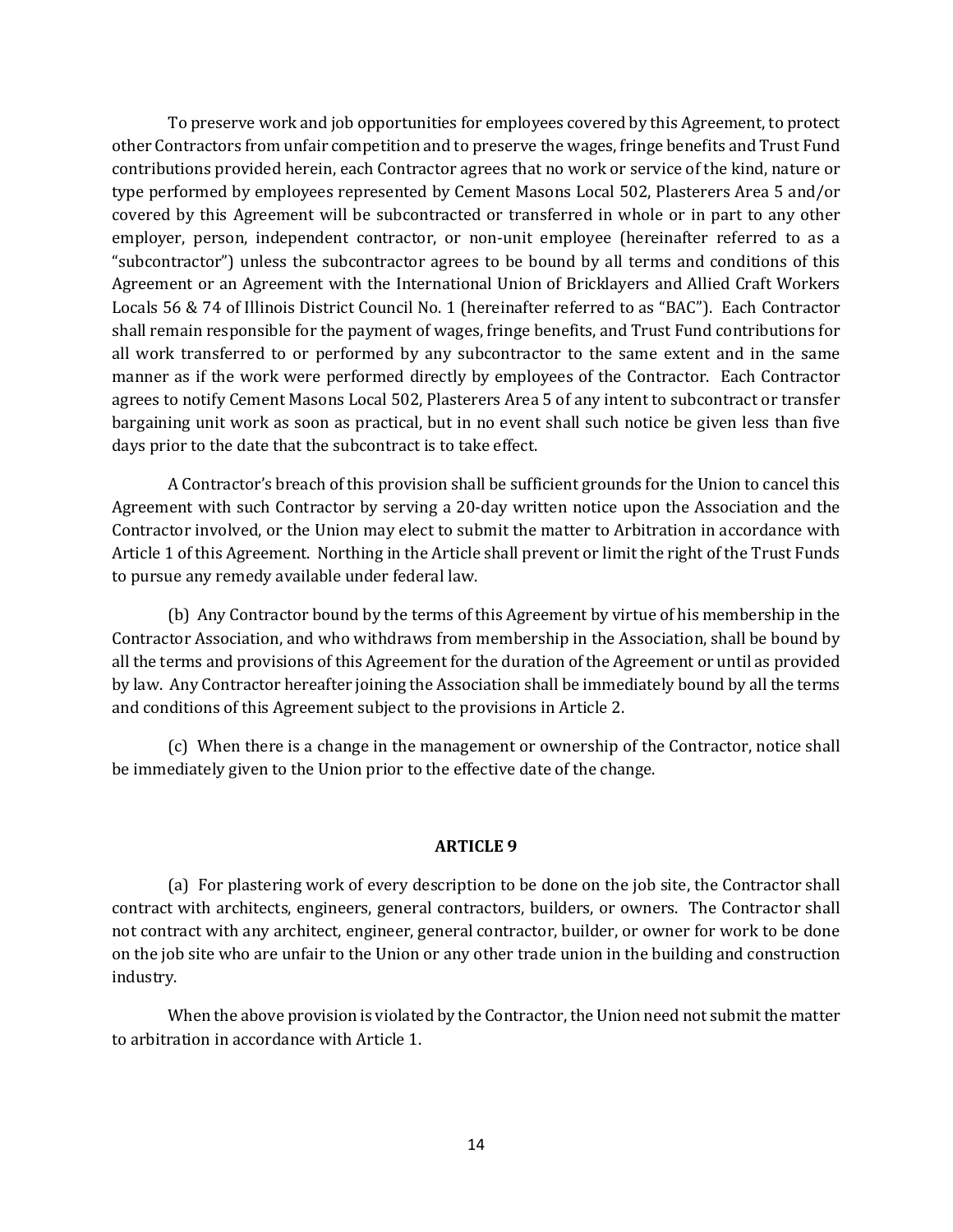(b) Nothing in this Article shall be held or construed to deprive the Contractor from at all times having supervision of and general direction over his contracts, work, and employees, except as specifically stated herein.

(c) The Contractor shall be responsible for the plastering on the job for which he holds a contract.

# **ARTICLE 10**

## **WORKERS' COMPENSATION AND BONDING**

**Section 1.** For the purpose of insuring the employees covered by this Agreement the benefits of the Illinois Workers' Compensation Act and the Social Security Act, it is agreed that every employer, regardless of the number of men in his employ, shall elect to and become subject to and operate under the Illinois Unemployment Compensation Act, and shall provide workers' compensation insurance with a reputable insurance company and pay the sums required by the Laws of the United States for Social Security benefits.

**Section 2.** (a) All employers shall submit annually to the Secretary-Treasurer of the Union, and prior to the employment of any employee covered by this Agreement, a copy of the certificate of insurance covering such employees. This certificate shall have a thirty (30) day cancellation notice to the office of the Union from the employer. The Union also will require verification of workers' compensation insurance coverage from the insurance company insuring the risk.

(b) The foreman or employee shall notify his employer and the Union of any accident occurring on the job. The employer shall send a duplicate of the insurance report to the Union within 10 days.

(c) **Bonding:** Each employer signatory to this Agreement agrees at the time of execution of this Agreement to have procured a cash bond or surety bond in the principal sum as indicated below. Such bond shall be written by an insurance carrier authorized, licensed, or permitted to do business in the State of Illinois. The surety bond and/or cash bond shall be payable to the Cement Masons Local 502 for the benefit of employees employed by the employer and for those acting on the employer's behalf to insure prompt payment of wages and contributions to the Health and Welfare, Pension, Retirement, Dues Deductions, and Apprentice Training funds. This certificate shall have a sixty (60) day cancellation notice to the office of the Union from the bonding company. Such surety bond and/or cash bond shall be executed only on a uniform bond form furnished by the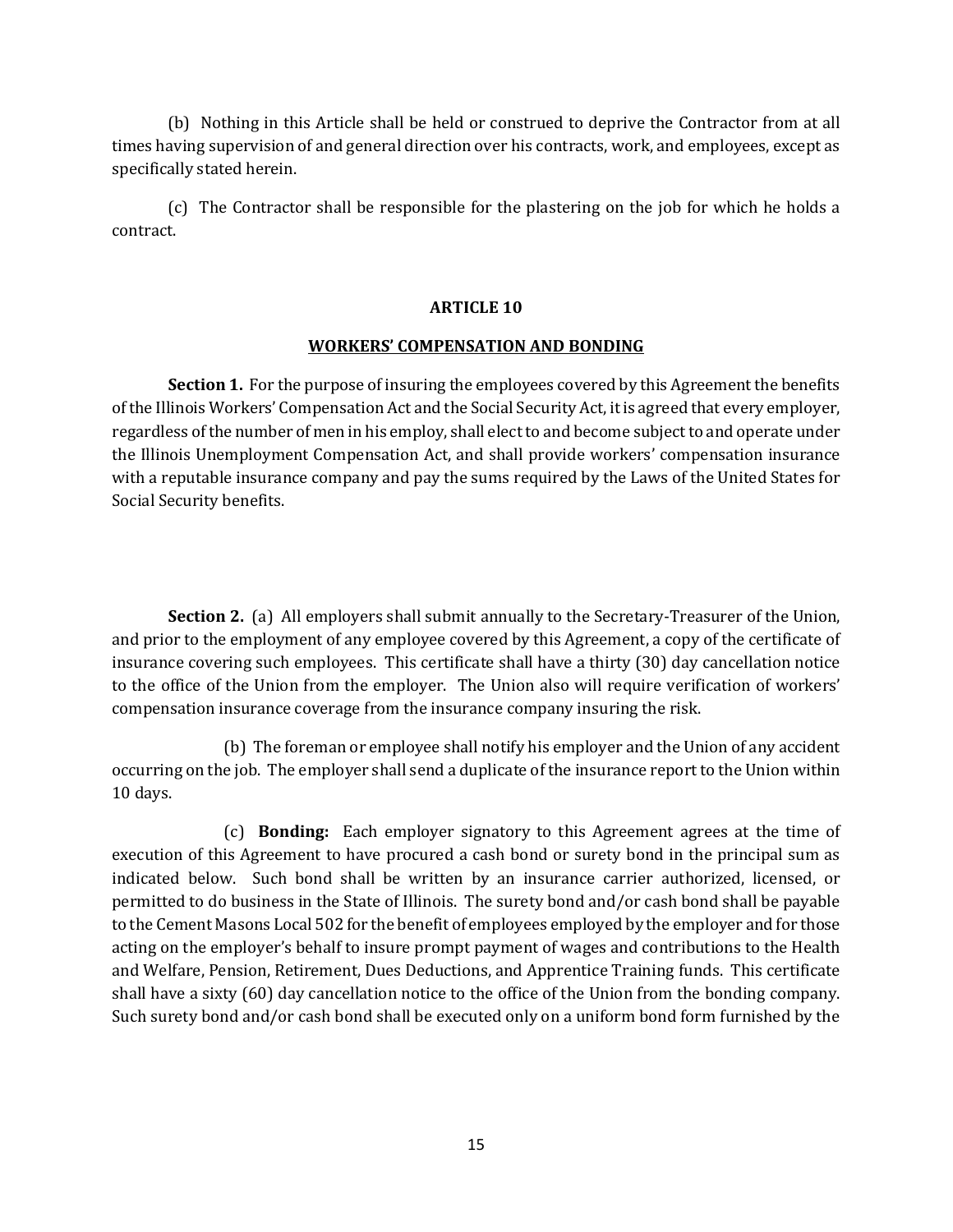Union and must be filed with the Union. The Business Manager shall have the right to raise the bond amount if the Contractor is further than 2 months in the rears on any monthly contributions.

| Two or less employees:          | \$10,000  |
|---------------------------------|-----------|
| Three to five employees:        | \$30,000  |
| Six to ten employees:           | \$60,000  |
| Eleven to twenty employees:     | \$120,000 |
| Twenty-one to thirty employees: | \$180,000 |

The surety bond and/or cash bond shall be increased by \$60,000 for every additional ten employees over thirty.

If a Contractor is required to increase its bond amount based upon the new requirement, such contractor has 60 days from the effective date of the Agreement to increase its bond by at least 50% of its new requirement and must have the full bonded amount in place.

Effective June 1, 2021, if an increase in bond amount is required, twenty (20) business days will be allowed to do so. The Union may withdraw unit employees from employers who fail to maintain the bond required by this Article. A list of all employers of plasterers having bonds shall be furnished to the Association by June 30 of each year. Until such bond is furnished to the Union, weekly payments shall be made directly to the proper entity covering all fringe benefits and dues deductions. Proof of effort to acquire such bonding will be required monthly. The employer assigns all right, title and interest in the bond to the Union and fringe benefit trust funds, which shall have a priority interest to such funds, and supersede the claims of all employers' creditors. All companies providing surety bonds shall be rated no less than a B+ by A. M. Best Co. All the foregoing are prerequisites to any employer employing any employees covered by this Agreement.

## **ARTICLE 11**

## **Area 5's DUES**

It is agreed that each employer will withhold from the earnings of each employee covered by this Agreement who has signed an authorization thereof, all sums as determined and reported by the Union to be necessary to maintain one's financial obligations to the Union. The responsibility for obtaining the signatures will be the function of the Union and will be held by the Union for verification by employers upon request. It is further agreed that the employer will forward this withholding to the office of Cement Masons Local 502 by the fifteenth (15th) day of the succeeding month for the current month's work, with an itemized rate form listing the name of each employee, Social Security Number, and the number of hours worked by said employee. Such form is to be furnished to the employer by the Union. The employer's breach of this Article shall constitute grounds whereby the Contractor may be cited before the Executive Board of Local 502, Plasterers Area 5 or the Joint Arbitration Board for violation of this Agreement.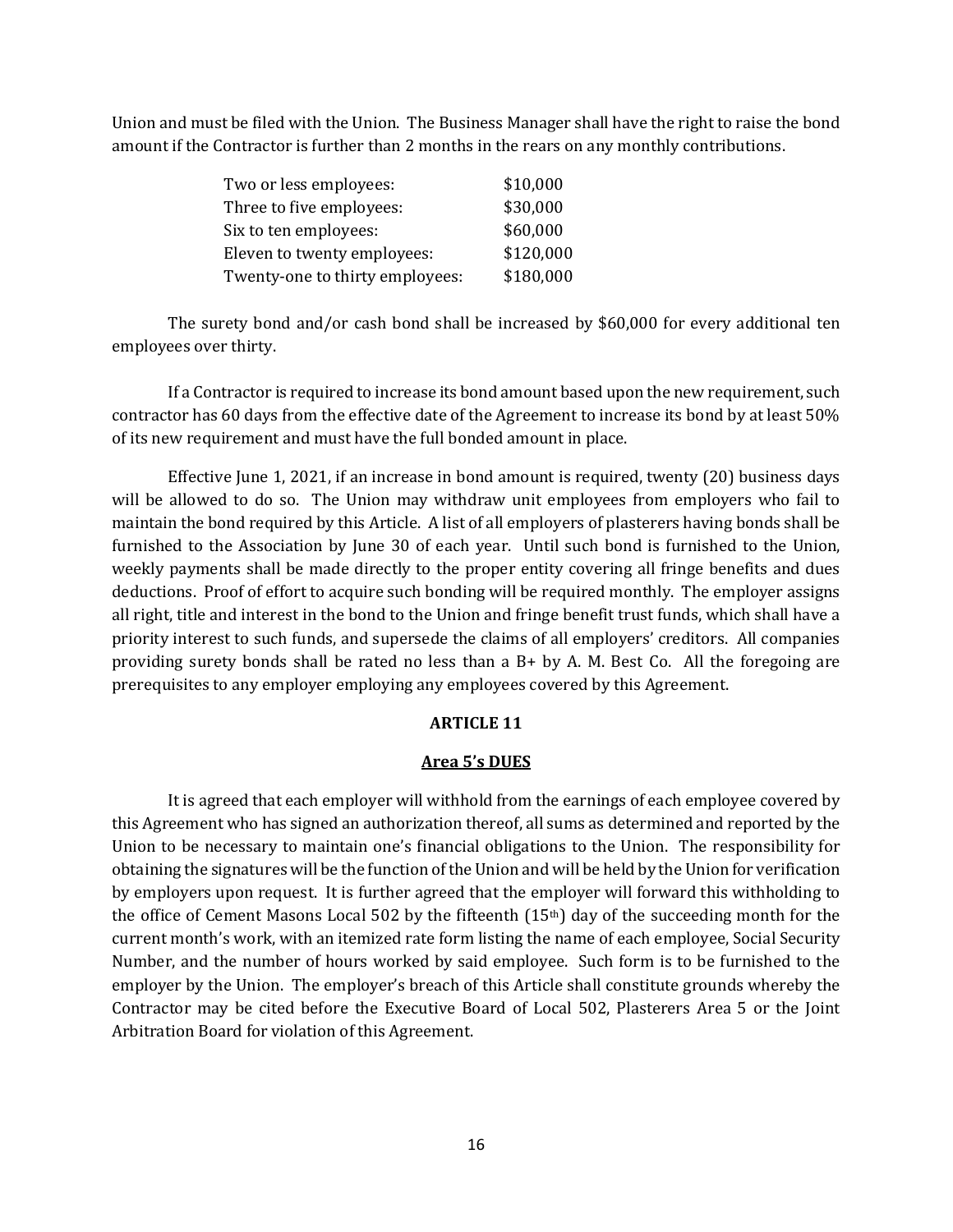### **ARTICLE 12**

### **BRANCHES OF WORK**

The Plasterer shall have jurisdiction over all classifications, including foremen and general foremen, who perform the following without limitation:

- A. All interior or exterior plastering construction, restoration, repair and inspection of cement, stucco, stone imitation, or any patent material when cast, the setting of same, also plaster corner beads when stuck must be done by Plasterers of the OPCMIA. This includes the plastering and finishing with hot composition material in vats, compartments or wherever applies; also taping and pointing of all joints, skimcoating (level 5) and all other methods, nailholes and bruises for veneer plaster regardless of the type of material or tools used; also, the setting in place of plasterboard, ground blocks, patent dots, cork plates, brownstones, and including temporary nailing, cutting, and fitting in connection with the sticking of same. All specialty finishes such as veneer, venetian, marmoreno and grasello. All custom and specialty finishes including imitation finishes, including but not limited to custom rock, brick and block veneer, imitation marble, stone, wood, and any other imitation theme. All acoustic blocks, regardless of thickness, when stuck, mechanically fastened, or attached by any other means shall be the work of the Plasterer only. Also, the sticking, nailing, and screwing of all composition caps and ornaments shall be work of the Plasterer. The preparing, scratching, and browning of all ceilings and walls when finished with terrazzo, or tile shall be done by Plasterers of the OPCMIA, allowing sufficient thickness to allow the applying of the terrazzo or tile and the application of any plastic material to the same must be done by members of the OPCMIA who are Plasterers. The preparation, installation, caulking, sealing and repair of all interior and exterior insulation systems, including, but not limited to, foam systems, bead boards, outsulation, ultralation, lead abatement, encapsulation and all fire-stopping and fire proofing to include hard, soft and intumescent fireproofing and refraction work, including, but not limited to, all steel beams, columns, metal decks, vessels, all spray applied and or mastic applied thermal and acoustical, sound attenuation insulation products, including but not limited to sprayed fiberglass, sprayed cellulose, sprayed mineral wool, spray foam insulation, and all protective thermal barrier, ignition barriers and vapor barriers shall be the work of the Plasterers.
- B. All casting must be done by members of the OPCMIA. The applying of any plastic material to soffits, ceilings and perpendicular work, and the finishing, rubbing, polishing, and cleaning, whether done by hand, machine, or any other method, is recognized as the work of Plasterer, except a base six inches or less. This does not include such patching and brushing, no member of the OPCMIA shall be allowed to work to any corner beads that are put on beams, arches, or groin ceilings unless same are stuck by the Plasterer. This includes window heads and door heads.
- C. All cement plastering shall be supervised and executed by the Plasterer on walls, over and above six (6) inch base.
- D. Plasterers claim all waterproofing of work included in their jurisdiction, such as Thoroseal, Ironite, Plasterweld and any similar products, regardless of the tools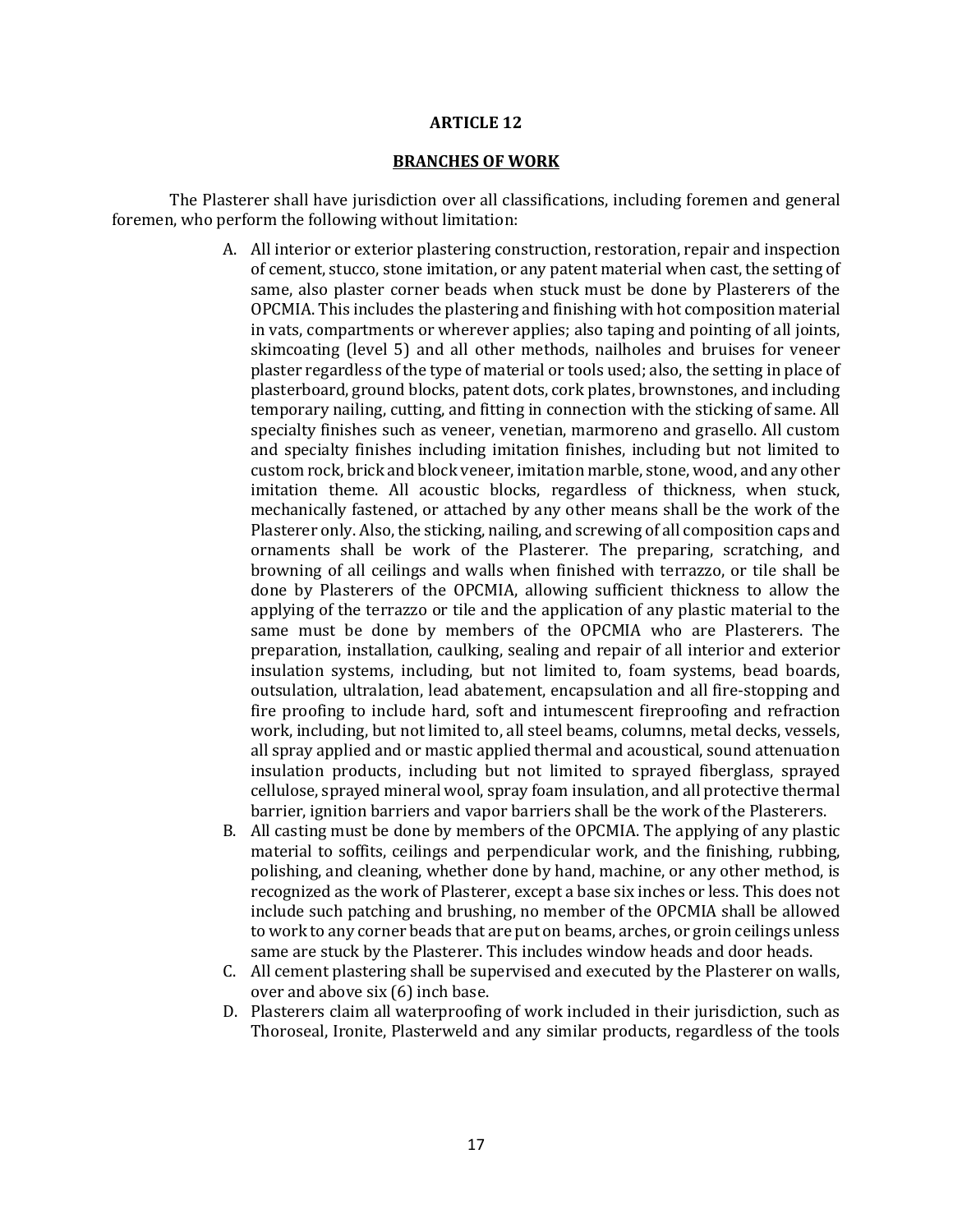used, or method of application, color of materials used and regardless of the type of base these materials may be applied to.

- E. All casting, installing, finishing, rubbing, and cleaning, whether by hand or machine, of all imitation stone shall be the work of the members of the OPCMIA.
- F. All moldings run in place and all staff work, the making of templates and horsing of molds in and on buildings must be made and produced by members of the OPCMIA. All mortar boards must be raised at least eighteen inches above the scaffold.
- G. Casting shall be permitted as follows:
	- 1 Domes that do not exceed two (2) feet in diameter may be cast.<br>2 Niches may be cast and stuck in place providing they do not ex
	- 2 Niches may be cast and stuck in place providing they do not exceed two (2) feet in width and four (4) feet in length.
	- 3 Moldings clustered with enrichment may be cast.
	- 4 Cornices may be cast where and when it is not practical to run in place with a mold. This has reference principally to light troughs, etc., that require electrical wiring or reflectors inside, and this does not include block or similar moldings that exceed six (6) feet in total length from mitre to mitre.
	- 5 Beams, columns, and pilaster shall not be cast unless they are totally enriched and have no members paralleling one another.
	- 6 On an alteration where the work which would ordinarily be run cannot be done without causing undue interference with the occupancy of the premises and undue delay in performance, it shall be permissible to cast such work with the consent of the Local Union.
	- 7 All small spandrels or panels under two feet, small caps and other similar work may be cast.
	- 8 All caps not exceeding two feet in diameter may be cast.
	- 9 Diminished fluted pilaster and columns or pilaster and columns with entasis may be cast.
	- 10 Small pattern ceilings of geometrical design: coffered ceilings when panels do not exceed twenty-four inches at the ceilings or minor line and fiftyfour inches at the bottom or major line may be cast.
- H. Plasterers shall also have jurisdiction over all work or processes which represent technological change, replacement, modification, or substitution for the work described above. In addition, Plasterers shall perform any and all work and use any and all new materials or techniques involved in plaster construction including but not limited to what is known as green or sustainable construction technology.
- I. Plasterers shall also have jurisdiction over all preparatory, tending, and cleanup work performed in connection with all work processes of the Plasterer craft.
- J. Plasterers shall have jurisdiction over the waterproofing of plaster to create lamina (mesh and polymer enriched cement) and any other troweled coating over a plaster. Any cement and or plaster exterior cladding (barrier, concealed barrier and/or rain screen) that incorporates a plaster like finish appearance. Air barrier and/or water management systems of exterior walls, regardless of tools used to apply.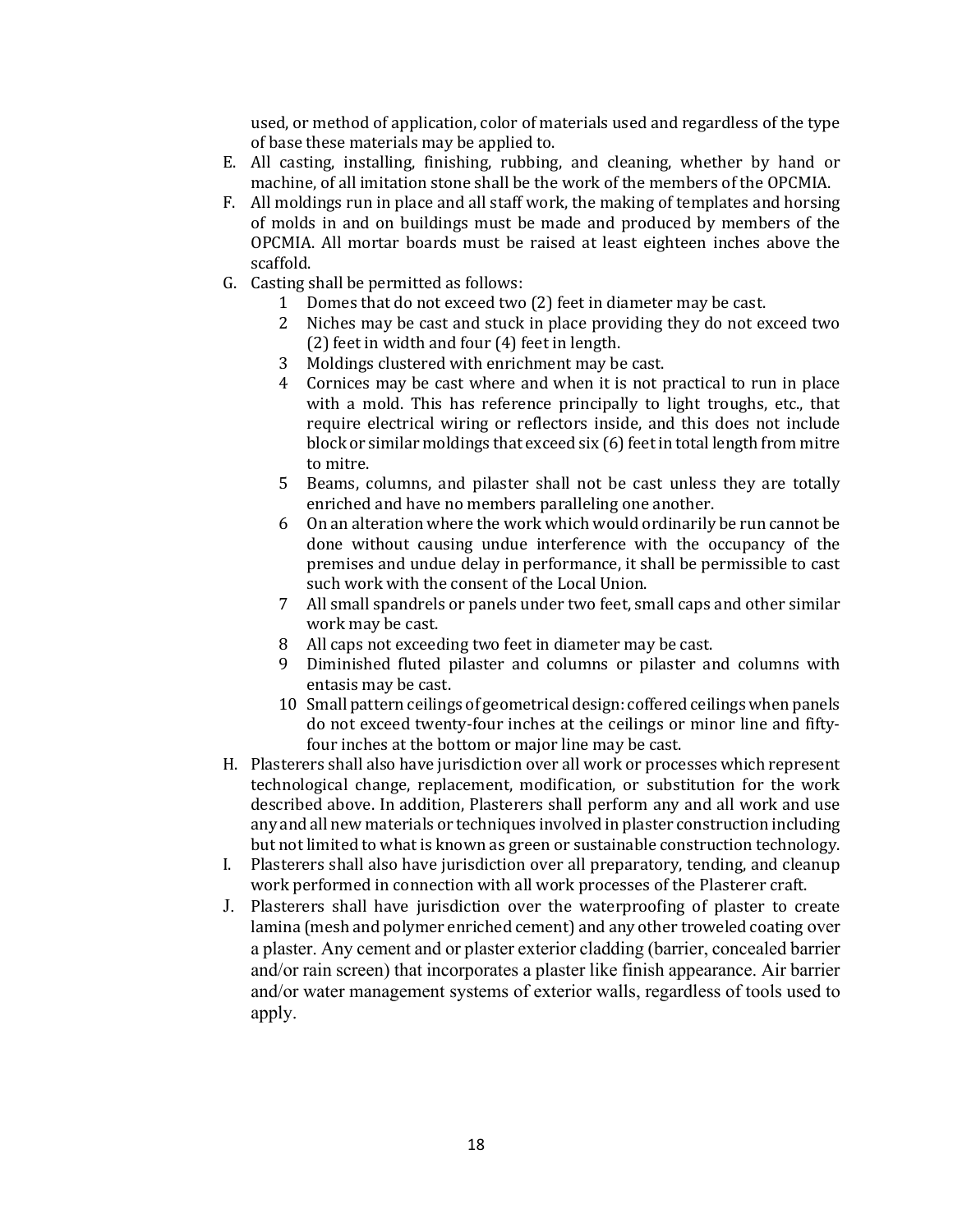(d) The Shop Hands shall have jurisdiction over all classifications, including foremen and general foremen, who perform the following without limitation:

- A. Making of all templates for run-work to be used in shops; plaster model-making, setting of enrichments in models, the pointing and finishing of same shall be the work of the Model-Maker.
- B. Preparing of all models for molding, making molds, preparing, and casting from same in any material including plaster, cement, artificial marble and stone, composition, etc., shall be the work of the Mold Makers and Casters whether done in permanent shop or in shop on location.
- C. Modeling and sculpturing in any plastic material shall be the work of the Modeler or Sculptor. The enlargement of scale models may be done by the Modeler, Sculptor or Model-Maker.
- D. All ornamental forms to be recarved shall be done by the Modeler or Sculptor.
- E. Scale models, including Dioramas and relief maps may be done by the Modeler, Sculptor or Model-Maker.
- F. Cutting or carving of ornamental surfaces or sharpening of outlines of same shall be the Modelers' or Sculptors' work.
- G. "Scrafito" shall be done by the Modelers or Sculptors, except when the design is a geometrical one, such as Greek frets, guilloches, plain running dog, etc., which may be done by Modelers or Model-Makers.
- H. Any ornamental design which might be done mechanically may be done by the Modeler or Model-Maker, i.e., the scrolls on sides of brackets, Greek frets, key blocks, guilloches, etc.
- I. The pressing of clay in molds, the running of clay moldings, and clay backgrounds may be done by Modelers, Sculptors or Model-Makers.
- J. All models designed for use in any operation shall be considered the private property of the person who originally ordered such models whether owner or contractor and shall not be used again on any other operation without the consent of said owner or contractor.
- K. All blocking, stacking, adhering, and shaping of all foam.
- L. Local Unions may enter into agreements with their contractors which provide that molds or casts shall not be used or handled by journeypersons employed by the contractor and shall not be applied unless the models, casts or sculpturing have been made by contractors who as a consistent policy and practice pay to their employees at least the same wage rates (including fringe benefits) as those provided for in the local contract where such shop is located. Nothing in this section is to be construed as making the employees of such employer subject to the terms of the local agreement or as a requirement that they shall become members of an affiliated Local Union of the Association.
- M. Shop Hands shall also have jurisdiction over all work or process which represent technological change, replacement, modification or substitution for the work described above. In addition, Shop Hands shall perform any and all work and use any and all new materials or techniques used in the Shop Hand trade including but not limited to what is known as green or sustainable construction technology.
- N. Shop Hands shall also have jurisdiction over all preparatory, tending and cleanup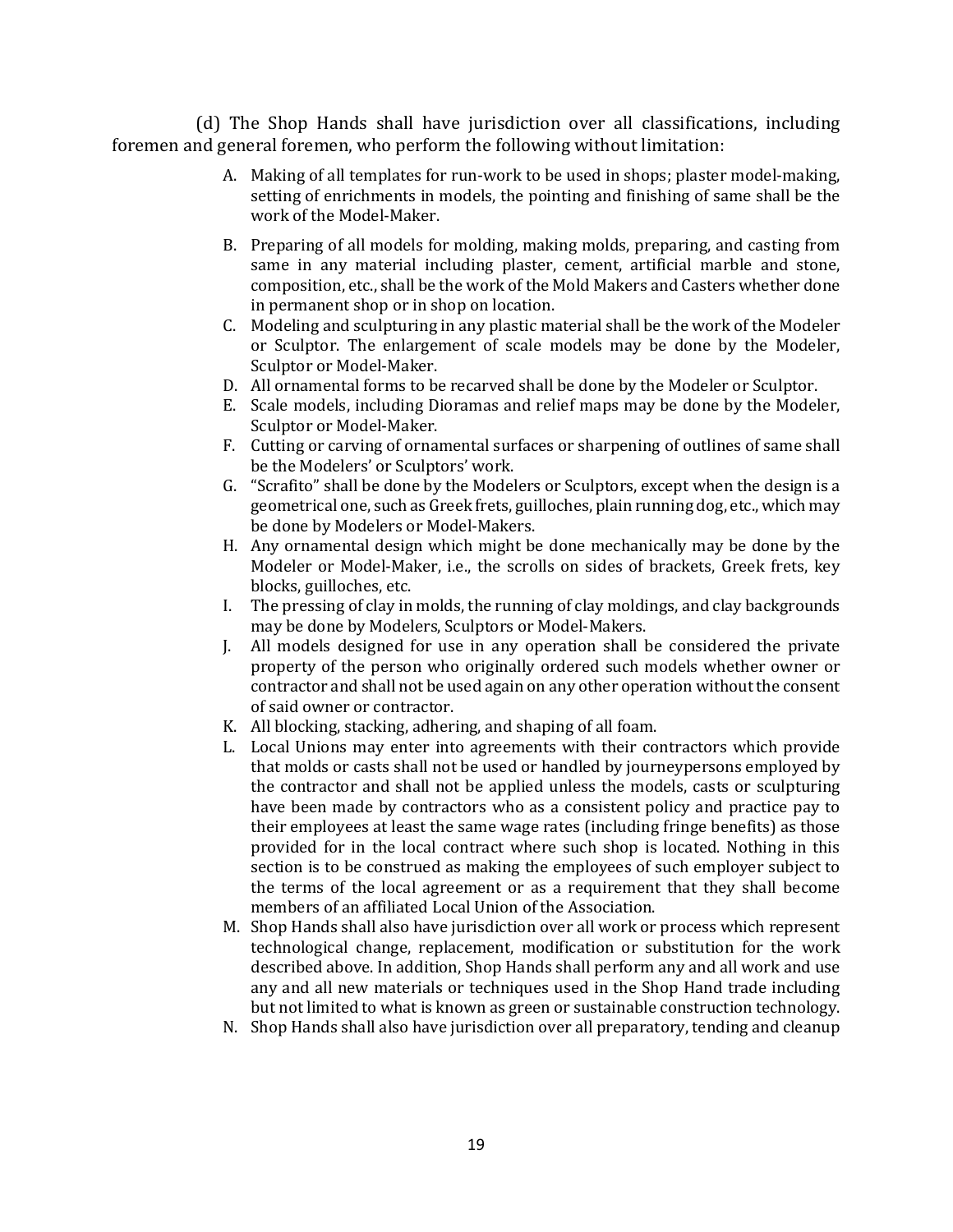work performed in connection with all work processes of the Shop Hand craft.

## **Other Jurisdiction**

In addition to the jurisdiction set forth above, the Union may organize the unorganized, even if such workers are not engaged in work traditionally associated with or allied to the work of the Plasterers and/or Shop Hands.

## **ARTICLE 13**

## **SHOPHANDS WAGES & BENEFITS**

Effective from June 1, 2021 and until different contribution are negotiated, at which time the Employers agree to be bound by such negotiations and to pay such amounts negotiated for the wages and benefits of Shophands only (see attached addendum), the Employer agrees to make Welfare, Pension, and Apprentice Education and Training contributions for each hour worked by all Shophand employees covered by this Agreement in addition to the wages herein stipulated. These amounts shall be paid to the Cement Masons Local 502 Health and Welfare Fund; Cement Masons 502 Pension Fund; and Cement Masons 502 Apprentice Fund on or before the fifteenth day of the month following the month in which the work was performed. Said reports and contributions postmarked after the fifteen (15) day period shall be assessed liquidated damages of fifteen (15%) in the amount of the contributions which are owed. The Employer acknowledges that the liquidated damages shall be used to defer administrative costs arising by said delinquency and acknowledges the costs to be actual and substantial, though difficult to ascertain. However, the Employer acknowledges these costs to be a minimum of fifteen percent (15%), waiving the necessity of any additional proof thereof. In addition, the delinquent contributions shall bear interest at the maximum legal rate of interest or ten percent (10%) per annum or any other amount not to exceed 15% as determined by each individual trust fund from the due date until they are paid.

#### **ARTICLE 14**

#### **MISCELLANEOUS**

The Union and the Association subscribe to the standard Agreement between the Building Trades' Council and the CEA and to the Joint Conference Board established thereby.

No member or members of the Union shall leave his work because non-union men in some other line of work or trade, other than building construction, are employed on any building.

This Agreement shall not be construed to require individual members of the Union to work with non-union workmen engaged in building construction.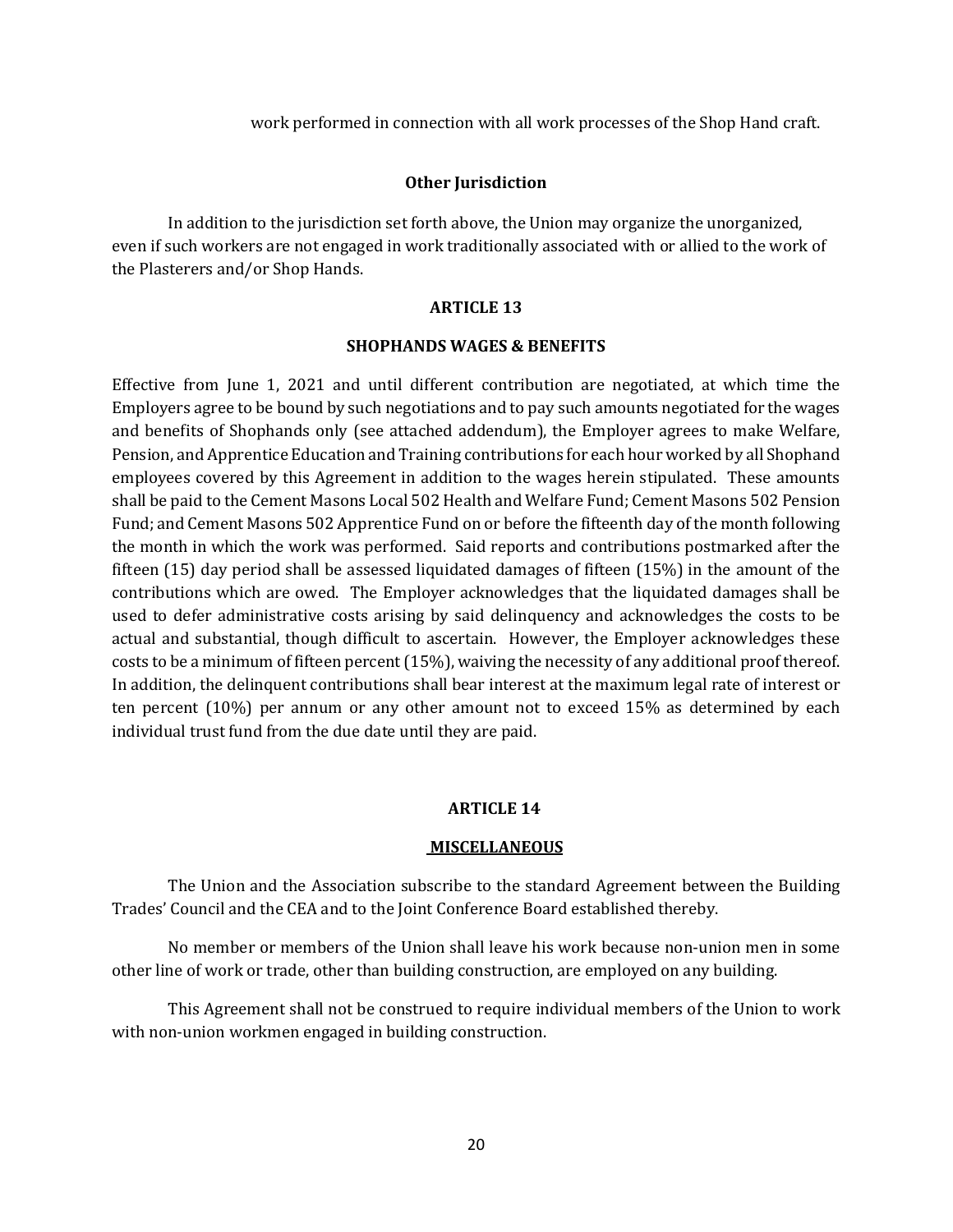The Union shall have the right to take its men from any job for the purpose of collecting wages or fringe benefits due its members. Should there be a dispute as to the amount due, that dispute only shall be referred to arbitration as herein set forth.

There shall be no bargaining for commodities in lieu of cash. No employer shall attempt to set up his employees as subcontractors of labor only.

Before starting plastering work, the foreman plasterer will inspect all plaster bases for safety of construction. The foreman shall also check the scaffolding, equipment, and conditions for safety. Plaster base considered unsafe will not be covered with any plaster until the base is made safe and satisfactory to the foreman. The Union reserves the right to remove its members if unsafe conditions exist.

Members of Cement Masons Local 502, Plasterers Area 5 will work only for signatory contractors who will contract for plastering and who will assume full responsibility for the safety, proper materials, and workmanship of all plastering.

# **WORKING RULES**

The following Working Rules are specifically made a part of the above Agreement. Any issues involving the meaning or application of these rules shall be submitted to the Joint Arbitration Board.

# **ARTICLE 15**

# **JOURNEYMAN CONTRACTORS**

Any person or firm who desires to employ members of Cement Masons Local 502, Plasterers Area 5 must qualify under the following regulations. They must appear before the Examining Board to verify their knowledge of the trade; they must show sufficient financial resources to be able to meet material bills, payrolls, and fringe benefit payments; they must furnish a Certificate of Insurance covering Workers' Compensation Insurance; they must furnish a wage, dues deduction, and fringe benefit bond from a reliable surety company in the amount as set forth in Article 10 to insure the payment of wages and fringe benefits at all times.

It shall be permissible for journeymen plasterers to become Contractors and still maintain their membership in Local No. 5 for the purpose of performing the work of plastering. It shall also be permissible for those employers now presently employing members of Local 502, Plasterers Area 5 to rejoin Local No. 5 for the purpose of performing the work of plastering. However, such selfemployed journeymen must meet all of the same requirements as a Contractor who is not selfemployed, i.e., he shall furnish Workers' Compensation Insurance, a wage, dues deductions, and fringe benefit bond, and he shall report and contribute to the dues and fringe benefit funds in a minimum amount of 100 hours per month.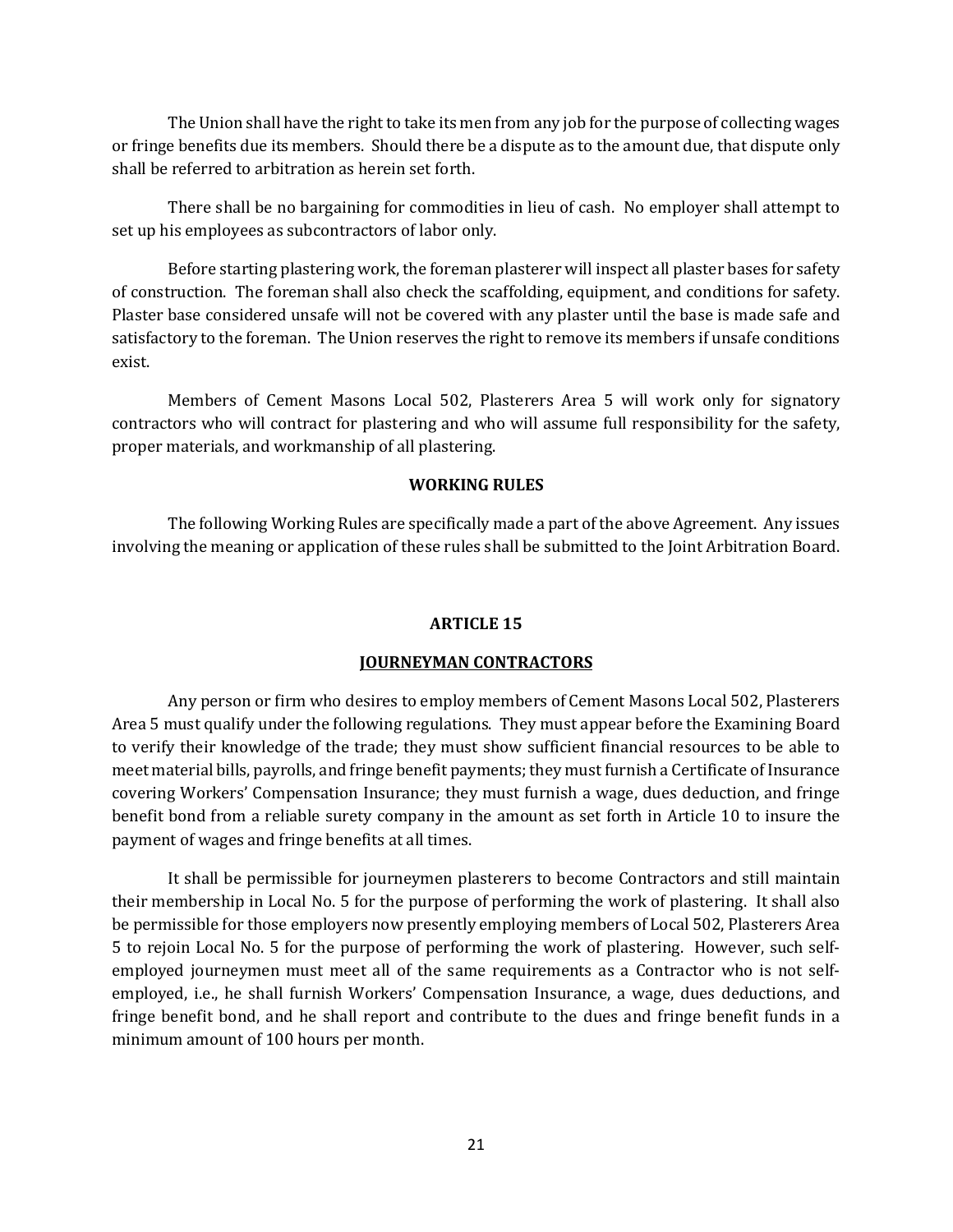He shall then sign a current Collective Bargaining Agreement with the Union, whereupon he shall be listed as a "Journeyman Contractor" by the Union. In the event such journeyman contractor should secure part time employment with another employer, any hours reported and paid for by said employer on his behalf shall be deducted from the basic 100 hour per month minimum.

Once recognized as a Journeyman Contractor, should such journeyman decide to discontinue being a Contractor, the journeyman is obligated to notify the Union by letter, whereupon his name shall be removed from the Contractor list and he shall cease acting as a Contractor.

Any member who engages in contracting without first appearing before the Examining Board and complying with the regulations necessary to be registered as a Contractor shall be subject to a fine.

Contractors admitted as members by Local Unions shall not be permitted to hold Local Union Office or to vote in Local Union elections. They shall not be permitted to act as a member representing the Union or any Committee having to do with collective bargaining or Union finances and shall not serve as a Delegate representing the Union to any convention, conference or council. Journeymen Contractors shall not vote on any financial questions.

# **ARTICLE 16**

# **STANDARDS FOR CONVENTIONAL PLASTER**

**Section 1.** Where no number of coats is specified, all plastering shall meet the requirement of the American Standards Association and be of a thickness not less than  $\frac{1}{2}$  inch. The proportions of gypsum and aggregate shall meet the requirement of the A.S.A. All sand and other aggregates shall be of a proper gradation and free from loam, silt and other foreign and injurious matters.

**Section 2.** Brown coat shall be done in a proper and workmanlike manner. All angles shall be screeded, with ceiling and walls rodded to a straight and even surface. On ordinary construction with ceiling heights of 8 feet, 6 inches or less, tops may be done first. On ceiling heights of more than 8 feet, 6 inches, the bottoms shall be done first, and the proper vertical and horizontal screeds shall be installed and shall be sufficiently firm before being worked upon. Where tops are done first, all angles shall be screeded before the wall area is filled out. On all walls that are longer than 25 feet, the angle at the ceiling shall be dotted out for screeding.

(a) On all jobs where mortar is machine applied, the ceilings where non-suction bases are used shall be three coat work. On walls and partitions done with machine applied mortar on onsuction bases and when the thickness applied is more than  $\frac{1}{2}$  inch, the work shall be done three coat work; this shall not apply to concrete ceilings.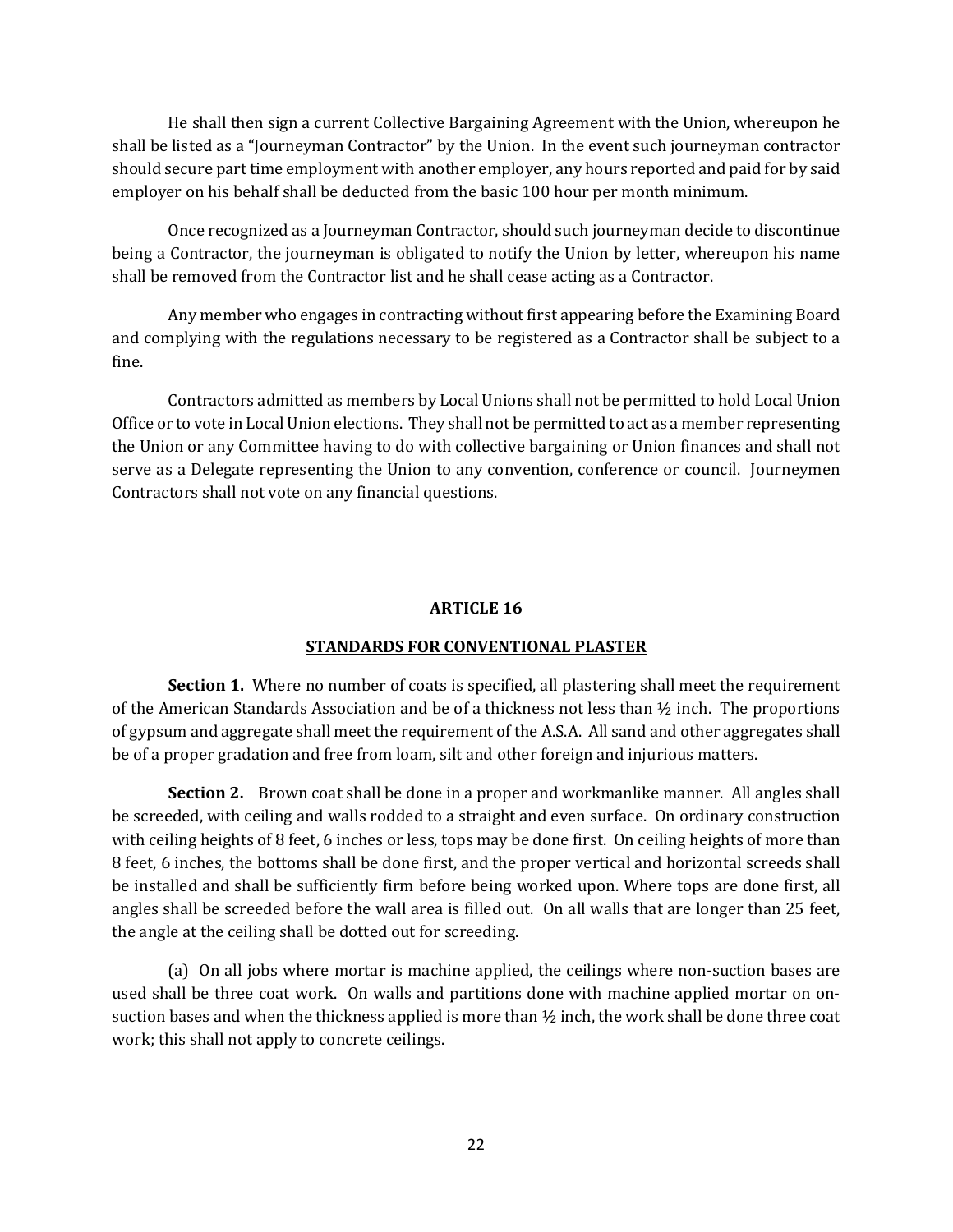**Section 3.** Where three coats is specified on any base, the following shall apply: the scratch coat shall be laid on to cover the lath not less than ¼ inch over the face of the lath; wire scratched to a uniformly rough surface, with corrugations not more than one inch apart, except where application is by machine. The scratch coat shall be thoroughly set before brown coat is applied. Broom scratch is not permitted. Metal lath shall be cross scratched. Wire scratchers shall be furnished by employers.

### **ARTICLE 17**

#### **RODS AND DARBIES**

**Section 1.** Contractors shall furnish suitable lengths of rods, darbies, featheredges and cornice strips, the same to be kept in good condition at all times by the Contractors and cleaned by the journeymen and furnish locker room for journeymen's tools on the job. Journeymen Plasterers and Apprentices shall not be required to carry any tools other than their own outside of regular hours. Employees issued power tools and extension cords may be held responsible and accountable for such tools and cords. On jobs of one week or more, employers will provide a safe place for tools equal to a gang box with a lock or a locked room. Hasps shall have fastenings concealed. This does not establish a legal liability upon the contractor because of forcible entry and theft.

#### **ARTICLE 18**

#### **HANDLING OF TOOLS**

**Section 1.** The handling of tools, working machinery, and appliances shall be done by the journeymen and apprentices in the trade who are using the same in their work. All running molds without enrichment are to be made on the job by plasterers. One pattern each of molds having enrichments can be made in the shop. All molds must be horsed on the job. All molds can be used repeatedly.

**Section 2.** It shall be the duty of the foreman to see that proper water and drinking utensils are provided on each job over which they have charge. Where unsanitary conditions prevail on any job, employees covered by this Agreement are urged to cooperate with other tradesmen in having these conditions improved.

# **ARTICLE 19**

#### **CAST PLASTER**

All plain moldings, plain caps, and breaks must be run in place. Enriched moldings may be stuck where it is not practical to run. All staff shall be stuck and pointed by Journeymen Plasterers and Apprentices. With coffer ceilings, plain or enrich molding may be stuck where such moldings do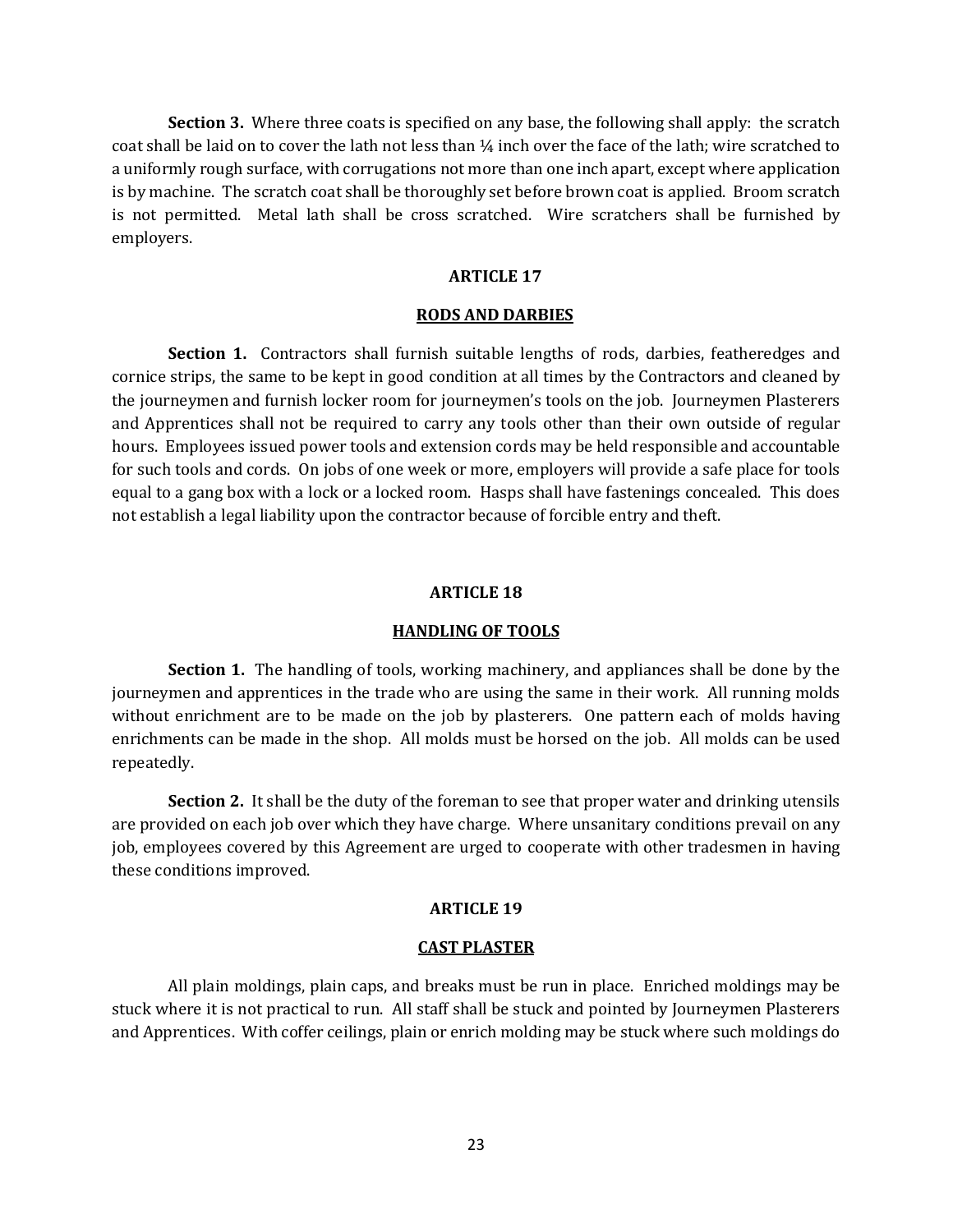not exceed six feet in its shortest dimension. Where staff is to be erected in angles, all angle screeds shall be plumbed and leveled, and all staff to be stuck to a line and made straight. All joints must be lapped with fiber wads.

All fiber reinforced gypsum (F.R.G.) castings and all glass reinforced gypsum (G.R.G.) castings shall be installed by Journeymen Plasterers or Apprentices.

In the event of a shortage of shop men resulting in the enforced idleness of plasterers through shortage of cast plaster ornamentation, it is agreed that the Contractor will furnish such ornaments as are necessary for the progress of the work. Such ornaments shall be made by contractors, who as a consistent policy and practice, pay to their employees at least the same wage rate (including fringe benefits) as those provided for in the Local contact where such shop is located.

# **ARTICLE 20**

# **MORTAR BOARDS**

Wherever it is practical, mortar boards shall be raised at least eighteen inches above the scaffold. The maximum size of mortar boards shall be five feet square. When finishing boards are not placed on the scaffold, gauging must be hawked by the laborer. The use of runway planks will not be allowed.

# **ARTICLE 21**

# **OPEN BUILDINGS**

From November 1<sup>st</sup> to April 30<sup>th</sup>, buildings being plastered must be enclosed and, if necessary, heated to protect materials from freezing.

# **ARTICLE 22**

# **SAFETY MEASURES**

All scaffolds shall be built in a safe and workmanlike manner to conform to the safety laws of the State of Illinois. Hard hats issued to the employees are the responsibility of the employees. If they are lost, stolen, or damaged due to carelessness of the employee, the employee will make restitution to the employer for the cost of the hard hat. The hard hat is a part of the employee's tools of the trade.

# **ARTICLE 23**

# **ELEVATORS**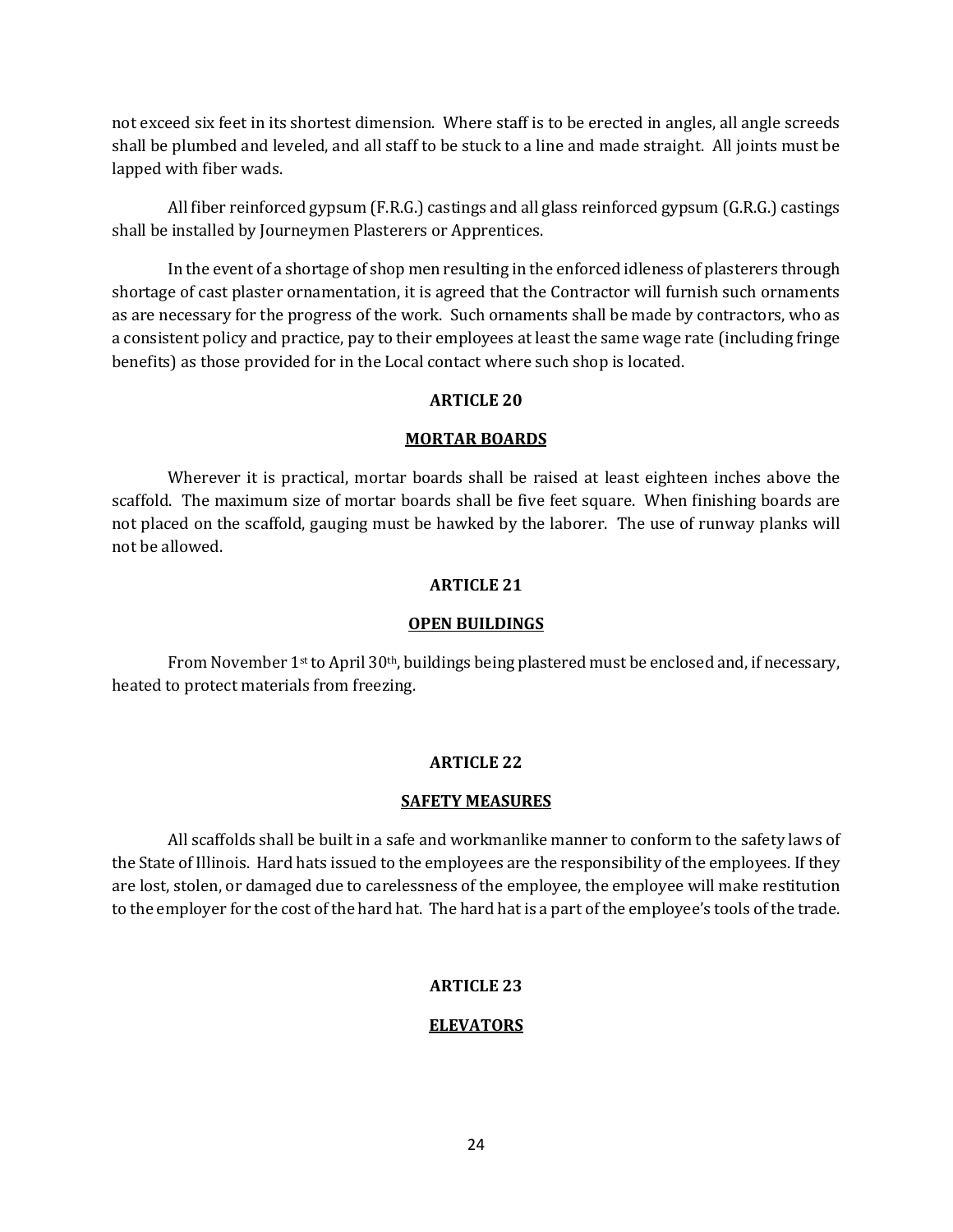All men working in elevator shafts shall be properly protected by a proper covering over them two stories above and one story below where they are working. Protective barricades must be placed across all windows and elevator shaft openings where sash and doors are not installed.

Where provision for elevator service is specified in building in course of construction, the use of the same must be provided for employees covered by this Agreement.

# **ARTICLE 24**

## **EMPLOYMENT**

**Section 1.** The parties to this Agreement agree that in the event there is a shortage of skilled mechanics in the plastering trade, the Employer shall first request the Union to supply such skilled mechanics and the Union will make every effort to furnish such skilled mechanics.

**Section 2.** Advertising for plasterers beyond the geographical area covered by this Agreement shall not be permissible without the prior written approval of the Joint Arbitration Board.

# **ARTICLE 25**

## **HOLIDAYS**

No work shall be done upon the following holidays or days celebrated as such:

New Year's Day, Memorial Day, Independence Day, Labor Day, Thanksgiving Day, and Christmas Day. Where one of the aforementioned holidays falls on Sunday, such holiday shall be observed on the following Monday. In the event federal legislation establishes national observance of any of the foregoing holidays either on a day other than the calendar day regularly observed in the past, or on a day which is substituted for such existing holiday, the nationally observed day shall be the holiday.

# **ARTICLE 26**

## **SCHOOL OF PLASTERING**

The parties agree to operate and maintain a school of plastering where either journeymen or apprentices can be given the opportunity to learn detail reading and the various features of ornamental plastering.

# **ARTICLE 27**

# **APPRENTICE TRAINING**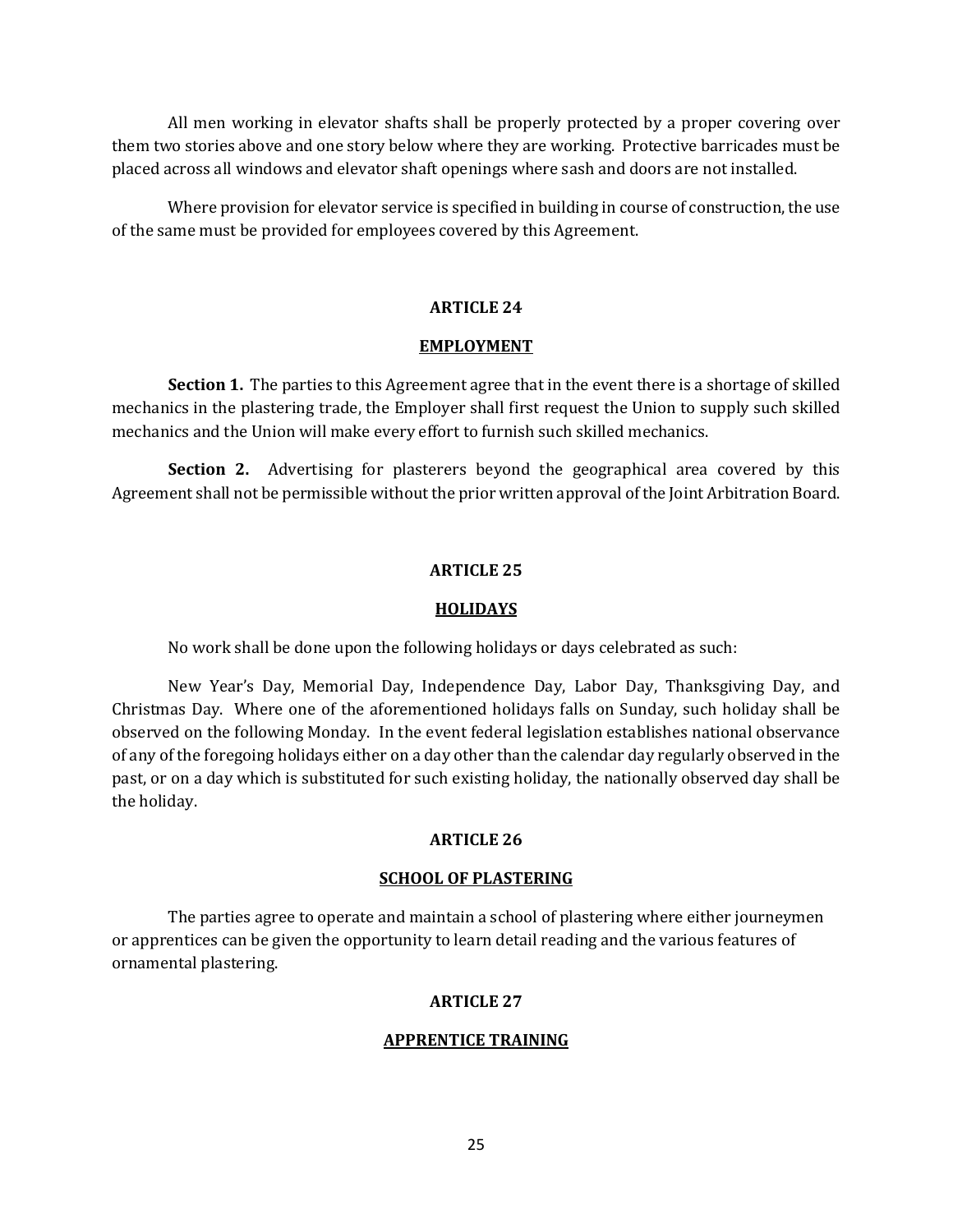It is hereby agreed that employment and training of all apprentices shall be in conformity with "Apprenticeship Standards for the Plastering Industry of Chicago" as approved by the Federal Committee on Apprenticeship and said Standards are hereby made a part of this Agreement.

(a) Effective June 1, 2021 Apprentices will be required to attend training school the months of November, December, January and February. For the period of 1 week per month. School will be held the second week of these four months. A \$100.00 a day stipend will be paid by the Union for the weeks of training. It is the Contractors responsibility for the Apprentice to attend training for these required months.

## **ARTICLE 28**

## **BUSINESS MANAGER VISITING JOBS**

The Business Manager or the Union's duly qualified representatives shall have the right to call on and interview the foremen, journeymen, or apprentices at work on any job where persons in this trade are employed.

## **ARTICLE 29**

### **LEAD ABATEMENT**

The parties recognize that lead abatement has traditionally been performed by plasterers. The parties recognize that lead abatement methods and procedures are changing and agree to work with government agencies and manufacturers to ensure that contractors and plasterers are properly trained and qualified. Lead abatement shall be conducted in accordance with OSHA approved standards and shall be performed in a safe and workmanlike manner at all times.

#### **ARTICLE 30**

#### **TERMINATION**

Subject to Article 5(b), this Agreement shall remain in full force and effect through May31, 2026 and shall thereafter continue in effect for three (3) year periods except as hereinafter provided. Either the Union or the Association may give a written notice to the other to modify or amend (renegotiate) this Agreement at least sixty (60) days, but no more than ninety (90) days prior to May 31, 2026, or the three (3) year anniversary thereof. Upon the giving of said notice to renegotiate, the Joint Arbitration Board shall meet promptly for the purpose of negotiating a modified, amended, or new Agreement. When a notice to renegotiate is given, unless a modified, amended, or new Agreement is reached between the Union and the Association, this Agreement shall continue in effect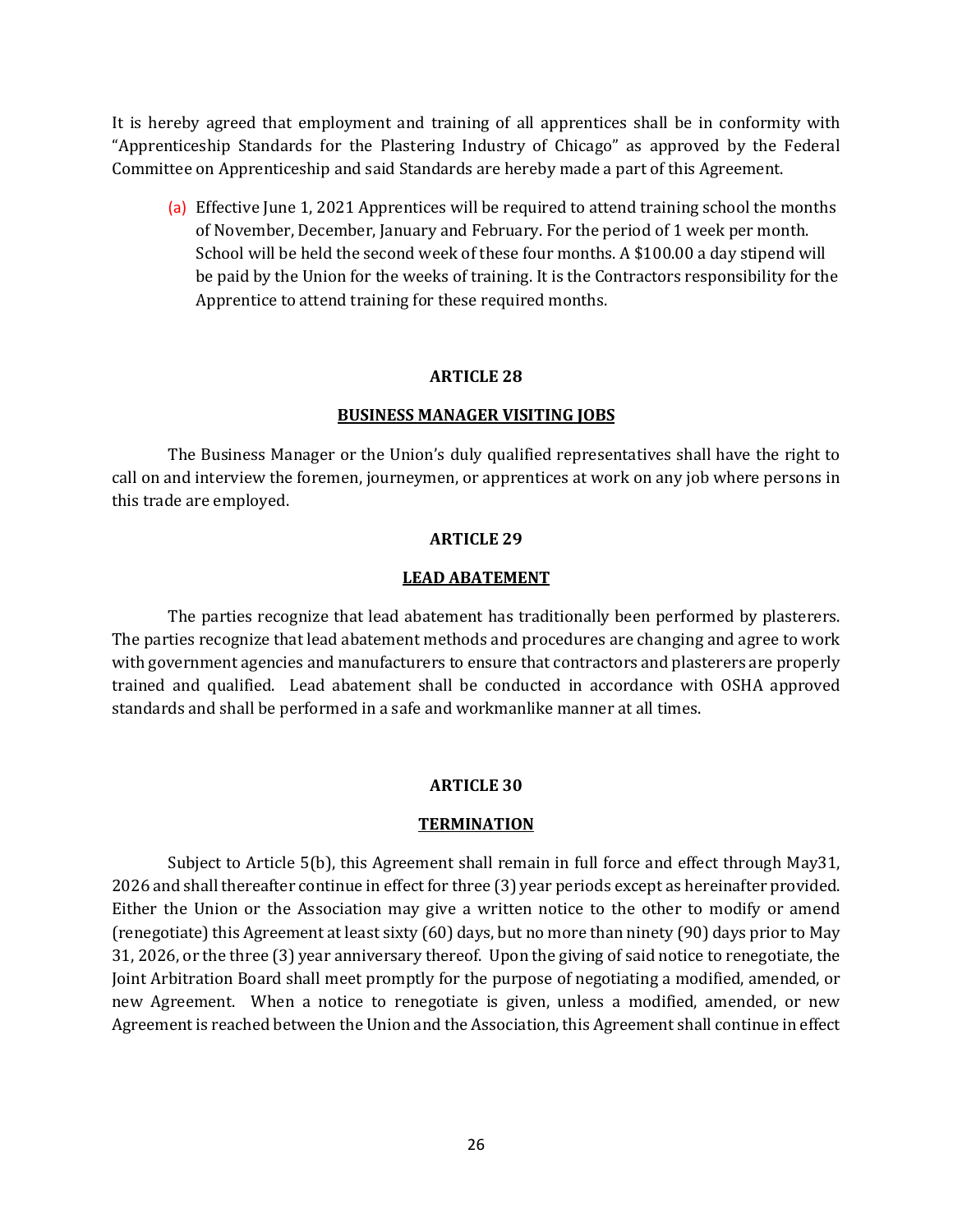until, and shall terminate on, the last to occur of the then effective expiration date, or a date specified in a written notice of termination given by either the Union or the Association. No member of the Association who has assigned its bargaining rights to the Association to bargain with the Union may give a notice to renegotiate or to terminate this Agreement while the assignment of bargaining rights is in effect. This Agreement may be terminated as to a non-member of the Association who is bound by this Agreement, effective on May 31, 2026, or on the three (3) year anniversary thereof by a written notice of termination given by either the Union or such non-member of the Association to the other at least sixty (60) days, but no more than ninety (90) days prior to the effective date of termination stated in the notice. Unless this Agreement is terminated in accordance herewith, this Agreement as modified or amended from time to time shall apply retroactively and shall be binding upon the Union, the Association, all members of the Association, and all non-members of the Association who are signatory to this Agreement.

## **ARTICLE 31**

## **WORKING OUT OF THE DISTRICT COUNCIL**

It shall be the responsibility of the Contractor to notify the Union when taking members of Plasterers Area 5 to work out of the district council or out of town, and that a pre-job conference must be held with the respective Unions on the payment and per diem of monies that the member will receive for traveling out of the district council or the State of Illinois.

## **SAVINGS CLAUSE**

If any provision or section of this Agreement shall be held invalid by operation of law or by any court or tribunal or by legislative action, whether federal or state, the remainder of this Agreement or the application of such section or provision to persons or circumstances other than those as to which has been held invalid shall not be affected thereby and the signers agree to make such changes as are necessary to conform to such findings.

In all the respects, the current Collective Bargaining Agreement is hereby confirmed and ratified for the period beginning June 1, 2021 and expiring May 31, 2026.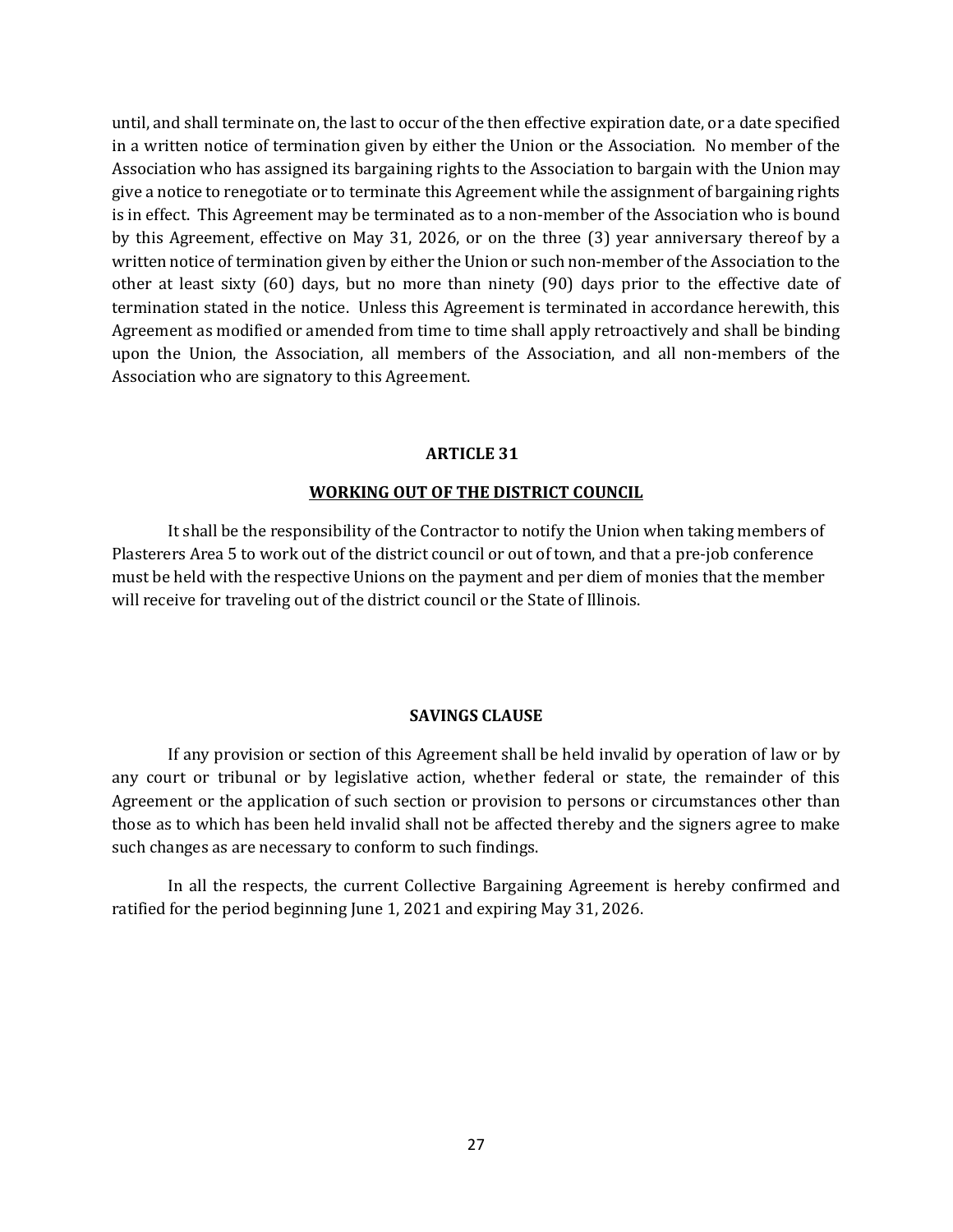# APPENDIX A

The increase in the total economic package will be as follows:

June 1, 2021 through May 31, 2022

\$2.40 per hour

June 1, 2022 through May 31, 2023 \$2.47 per hour

June 1, 2023 through May 31, 2024

\$2.55 per hour

June 1, 2024 through May 31, 2025

\$2.63 per hour

June 1, 2025 through May 31, 2026

\$2.70 per hour

To be allocated with the sole discretion of the Union.